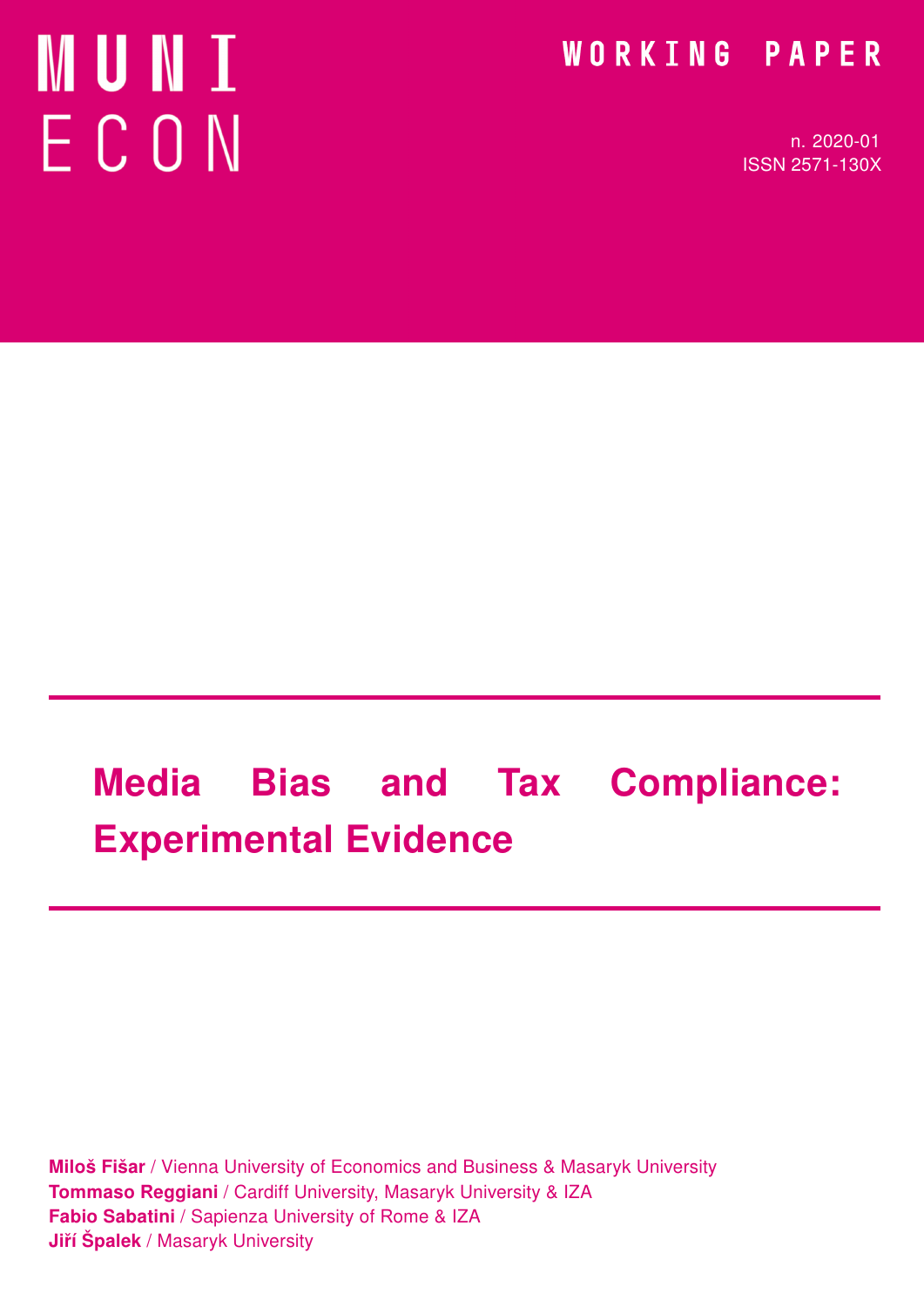# Media Bias and Tax Compliance: Experimental Evidence

# Abstract

We study the impact of media bias on tax compliance. Through a framed laboratory experiment, we assess how the exposure to biased news about government action affects compliance in a repeated taxation game. Subjects treated with positive news are significantly more compliant than the control group. The exposure to negative news, instead, does not prompt any significant reaction in respect to the neutral condition, suggesting that participants perceive the media negativity bias in the selection and tonality of news as the norm rather than the exception. Overall, our results suggest that biased news act as a constant source of psychological priming and play a vital role in taxpayers' compliance decisions.

Masaryk University Faculty of Economics and Administration

Authors: Miloš Fišar / Vienna University of Economics and Business & Masaryk University Tommaso Reggiani / Cardiff University, Masaryk University & IZA Fabio Sabatini / Sapienza University of Rome & IZA Jiří Špalek / Masaryk University

Contact: milos.fisar@econ.muni.cz, tommaso.reggiani@econ.muni.cz, fabio.sabatini@uniroma1.it, jiri.spalek@econ.muni.cz Creation date: 2020-01-23 Revision date:

Keywords: Tax compliance, media bias, taxation game, laboratory experiment. JEL classification: C91, D70, H26, H31

Citation: Fišar, M., Reggiani, T., Sabatini, F., Špalek, J. 2020. Media Bias and Tax Compliance: Experimental Evidence. MUNI ECON Working Paper n. 2020-01. Brno: Masaryk University.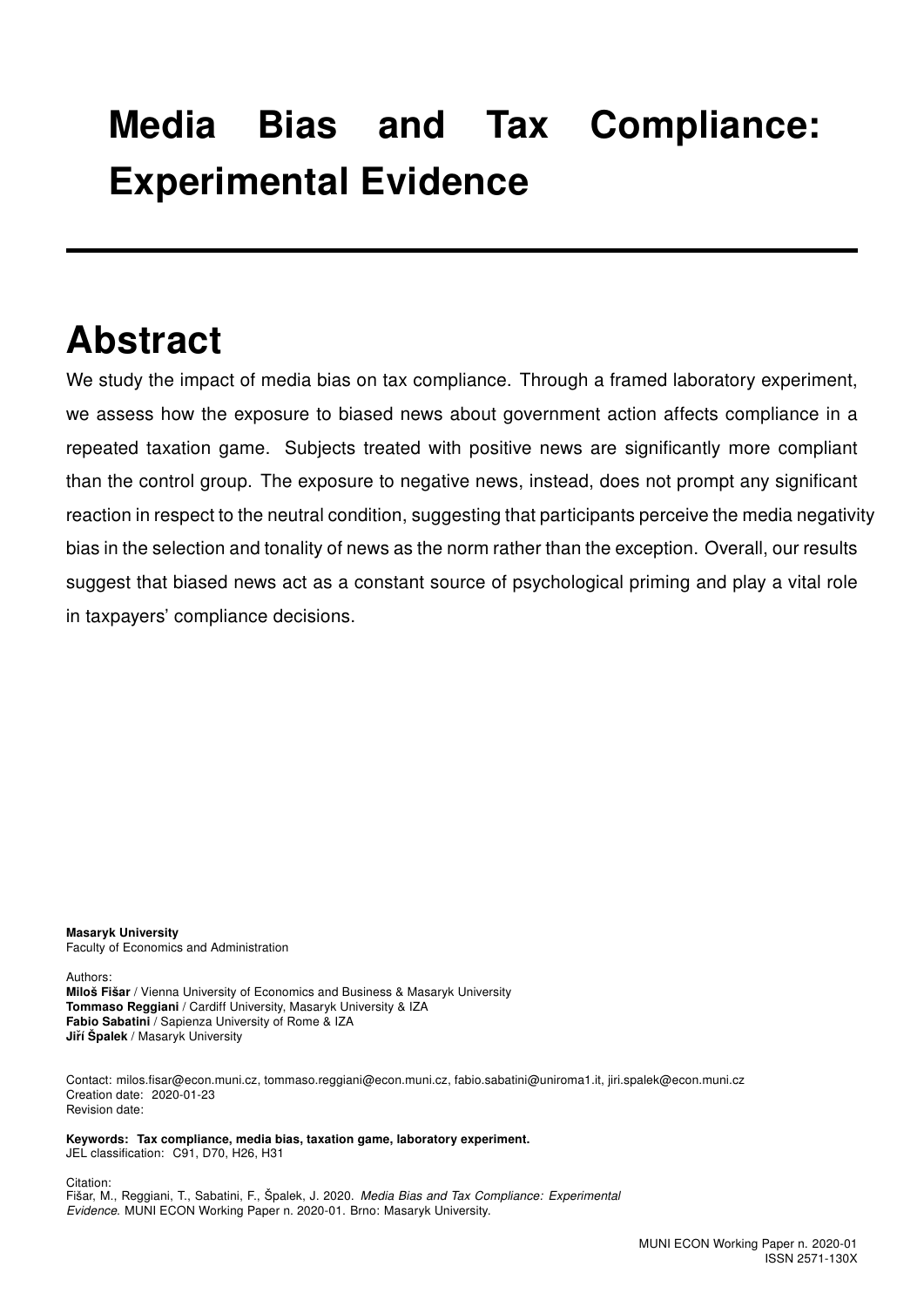# Media bias and tax compliance: Experimental evidence\*

Miloš Fišar<sup>†</sup> Tommaso Reggiani‡ Fabio Sabatini<sup>§</sup> Jiří Špalek<sup>¶</sup>

January 21, 2020

#### Abstract

We study the impact of media bias on tax compliance. Through a framed laboratory experiment, we assess how the exposure to biased news about government action affects compliance in a repeated taxation game. Subjects treated with positive news are signicantly more compliant than the control group. The exposure to negative news, instead, does not prompt any signicant reaction in respect to the neutral condition, suggesting that participants perceive the media negativity bias in the selection and tonality of news as the norm rather than the exception. Overall, our results suggest that biased news act as a constant source of psychological priming and play a vital role in taxpayers' compliance decisions.

Keywords: tax compliance, media bias, taxation game, laboratory experiment. JEL Classification: C91, D70, H26, H31.

<sup>\*</sup>We thank James Alm, Lubomír Cingl, Davide Fiaschi, Caterina Giannetti, Alice Guerra, Antoine Malezieux, and Carla Marchese for helpful comments and suggestions. Otto Eibl, Jozef Zagrapan, and Zuzana Špačková provided precious feedback for the development of the research design. The paper also benefited from comments by participants at the 2018 European Public Choice Society Conference in Rome, the 2019 Society for the Advancement of Behavioral Economics Conference in Dublin, and at seminars at Masaryk University, University of Economics in Prague, University of Pisa, Technical University in Košice, Sapienza University of Rome, and University of Regensburg. Financial support from the Czech Science Foundation (project no. GA17-00496S) is gratefully acknowledged. Usual caveats apply.

Vienna University of Economics and Business, Competence Center for Experimental Research, Vienna, Austria. Masaryk University, MUEEL lab - Department of Public Economics, Brno, Czech Republic. Email: milos.fisar@econ.muni.cz.

<sup>&</sup>lt;sup>‡</sup>Corresponding author. Cardiff University, Cardiff Business School, Cardiff, United Kingdom. Masaryk University, MUEEL lab - Department of Public Economics, Brno, Czech Republic. IZA, Bonn, Germany. Email: tommaso.reggiani@econ.muni.cz.

Sapienza University of Rome, Department of Economics and Law, Rome, Italy. IZA, Bonn, Germany. Email: fabio.sabatini@uniroma1.it.

<sup>¶</sup>Masaryk University, MUEEL lab - Department of Public Economics, Brno, Czech Republic. Email: jiri.spalek@econ.muni.cz.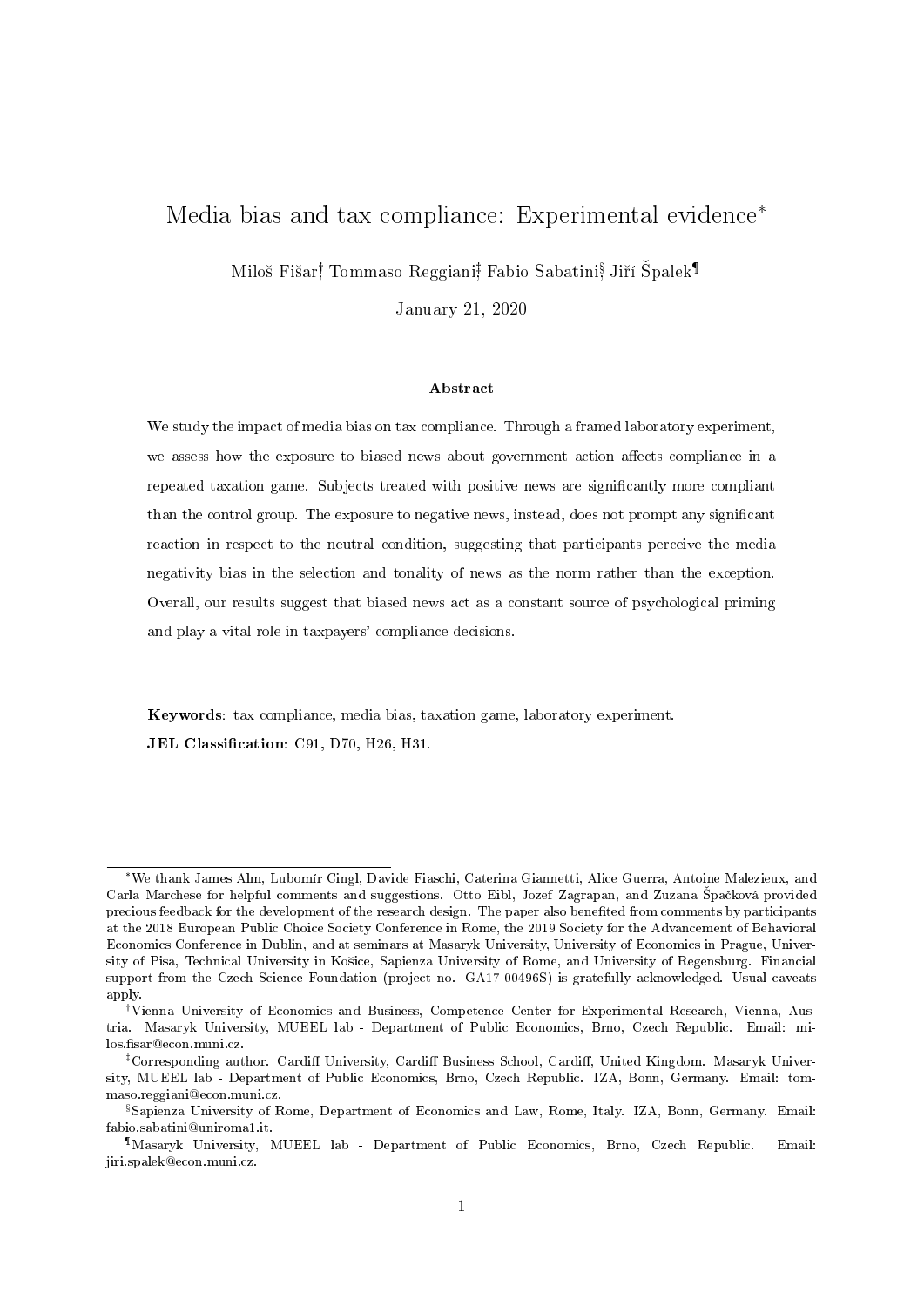### 1 Introduction

Economists have traditionally modeled tax compliance as the outcome of a rational choice between risky assets in a portfolio (Becker, 1968; Allingham and Sandmmo, 1992). This approach does not fully explain the compliance behavior of individuals, as moral and social dynamics also drive individual reporting decisions (Andreoni et al., 1998). Previous research suggests that the satisfaction taxpayers have with government action is a critical driver of their propensity to comply. If citizens believe that the government does not spend their taxes well, they may want to reciprocate by refusing to pay their full tax liability (Spicer and Lundstedt, 1976). If, instead, the belief prevails that institutions use taxes to fund public goods and services adequately, taxpayers will be more willing to comply (Alm et al., 1993). Even when they do not receive a full public good equivalent of their payments, citizens may be intrinsically motivated to honestly declare their income as if a "psychological contract" with tax authorities was in force (Frey and Feld, 2002; 2004). According to Feld and Frey (2007), such a contract holds as far as citizens perceive the political process as fair and the policy outcomes as legitimate, resulting in a stronger willingness to contribute to the welfare of the community.

These perspectives imply a vital role for information about government action and the fairness of the political process. The media's coverage of economic and policy issues, however, is far from being balanced. Mass media tend to overreport negative news as they generate stronger psychophysiological reactions in the audience (Soroka et al., 2019), and they better fit the public's preference for negative contents (Agridas 2015). The negativity bias has proved particularly pronounced in the presentation of political (Cappella and Jamieson, 1997; Kepplinger et al., 2012; Le Moglie and Turati, 2019) and economic news (Garz 2014; Soroka et al., 2018). Given the role of information in shaping the public's opinion about public institutions, research on tax compliance should address the impact of the media negativity bias. However, empirically studying how the media affect citizens' willingness to pay their taxes is challenging in many respects. Existing surveys do not provide information about the possible bias of the news consumed by the public, and the use of survey data entails endogenous sample selection and treatment assignment that prevent ascertaining causality.

To address these issues, we design a framed laboratory experiment that allows us to analyze how the exposure to biased news affects compliance in a repeated taxation game. Experimental manipulations consist of news tickers reporting top stories about public finance and policy issues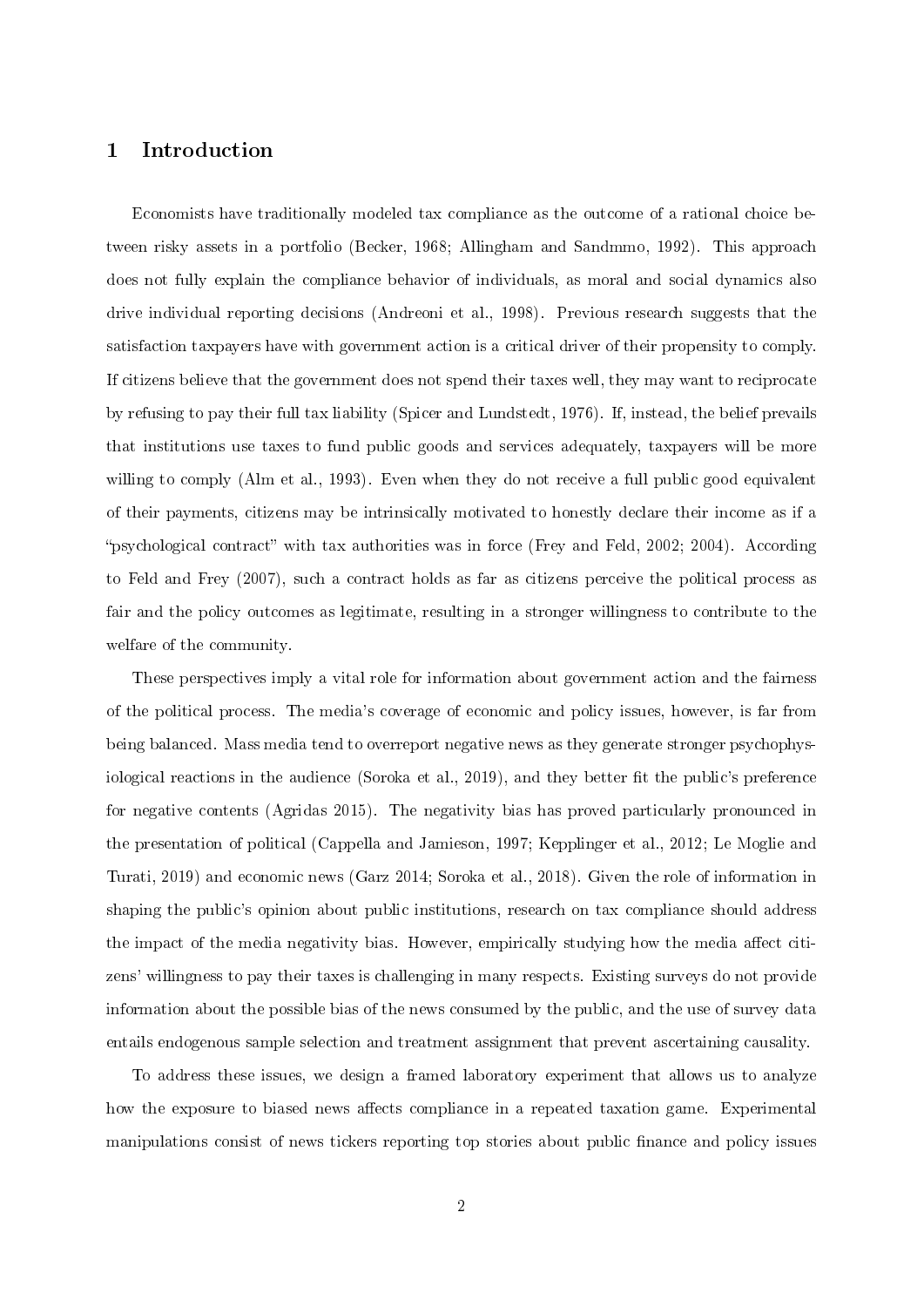that run on subjects' screens during the game. Employing a between-subjects design, we contrast tax compliance outcomes under three different conditions: negative, positive, and neutral news provision. The negative treatment reflects the media negativity bias that is the status quo in the supply of news about public finance and policy issues (Soroka et al., 2018; Soroka et al., 2019). Compared to the neutral treatment, the negative news condition does not affect tax compliance, confirming that participants perceive the media negativity bias as the norm rather than the exception (Cappella and Jamieson, 1997; Kepplinger et al., 2012; Garz, 2014; Soroka et al., 2019; Elejalde et al., 2018). As the selection and tonality of news deviate from the status quo resulting in positive content, participants become significantly more compliant than the control group. The effect is economically sizable: subjects treated with good news reported a compliance rate of 23 percentage points higher than those exposed to negative or neutral news. Overall, our results reveal that how the media present public finance and policy issues is a crucial determinant of tax compliance, suggesting that biased news act as a constant source of psychological priming that may prevent the public sector from fully exploiting its tax revenue potential.

Our paper bridges two strands of literature. The first comprises the economics of tax compliance, which has been approached from many perspectives (see Andreoni et al., 1998, and Alm, 2019, for a review). We focus on the moral and social perspective on taxpayers' behavior, which has linked compliance to the efficiency and fairness of public institutions (Spicer and Lundstedt, 1976; Tyler, 1990; Smith, 1992; Alm et al., 1993; Frey et al., 2004; Feld and Frey, 2007; Hartner et al., 2008; Murphy and Tyler, 2008; van Dijke and Verboon, 2010; Kogler et al., 2016; Gobena and van Dijke, 2017; Koessler et al., 2019). These studies implicitly assume a critical role for information. We clarify this role and add to the literature by showing the compliance implications of biased information about government action and public finance issues. More in general, our findings improve the understanding of the psychological and social drivers of compliance, also including peer effects (Alm et al., 2017b), cultural traits (Torgler, 2006; Alm et al., 2017a), trust in institutions (van Dijke and Verboon, 2010), corruption (Alm et al., 2016), fairness concerns (Alesina and Angeletos 2005; Gualtieri et al., 2019; Sabatini et al., 2020), and intrinsic motivations (Luttmer and Singhal, 2011; 2014; Calvet Christian and Alm, 2014; Dwenger et al. 2016; Cerqueti et al., 2019).

The second strand of literature studies how media bias affects voting behavior (Della Vigna and Kaplan 2007; Chiang and Knight 2011), news contents consumption (Durante and Knight 2012), civic-mindedness (Durante et al. 2019), crime perceptions (Mastrorocco and Minale 2018; Benesch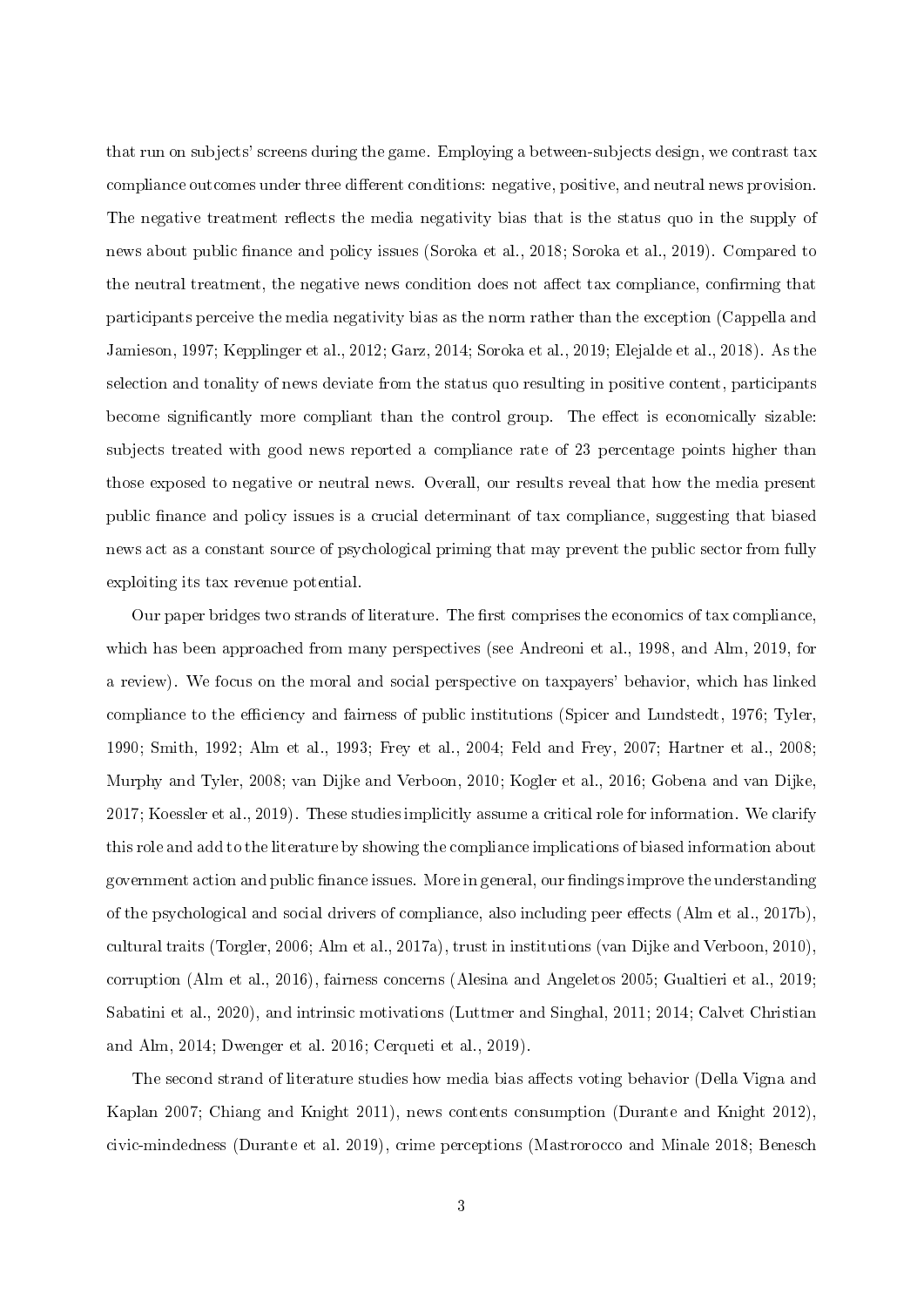et al., 2019), and consumption behavior (Nguyen and Claus 2013), just to name a few. We contribute to this field by revealing a so far unexplored outcome of media bias. Our experimental approach also adds to the communication literature that has first detected the existence of the media negativity bias (Cappella and Jamieson, 1997; Garz 2014; Trussler and Soroka 2014; Soroka et al. 2018; Soroka et al. 2019), by showing that the systematic tendency of the media to focus on negative news entails hidden social costs connected to the government's inability to meet its revenue objectives.

The rest of the paper proceeds as follows. Section 2 describes our experimental design and procedures. Section 3 presents our results. We discuss our findings and their possible policy implications in Section 4 and conclude in Section 5.

## 2 Experimental design

To circumvent the selection and endogeneity problems arising in the analysis of naturally occurring data, we designed a framed laboratory experiment (Harrison and List, 2004) where we targeted three distinct randomly determined groups of participants with two main treatments respectively based on the exposure to negative  $(T_{NEG})$  and positive  $(T_{POS})$  media bias. A third control group received a neutral  $(T_{NEU})$  treatment characterized by the absence of any salient bias. Experimental manipulations consisted of news tickers reporting top stories about public finance and policy issues that ran on subjects' screens during a repeated taxation game(Alm et al., 2015; Alm et al., 2019).

As empirical research on tax evasion has shown that compliance decisions might also depend on the source of income (Clark, 2002; Gërxhani and Schram, 2006; Durham et al., 2014), we made individuals earn their endowments under two different configurations for each treatment. In the first configuration, participants earned income by working on a structured series of conventional realeffort tasks  $(C_{RE})$  and were rewarded based on their performance.<sup>1</sup> We calibrated the piece rates in order to generate a framed endowment  $Y \in (8, 500, 55, 000)$  ECU compatible with the nominal distribution of income in the Czech Republic.<sup>2</sup> In the second configuration, subjects exogenously received an endowment in the form of windfall money  $(C_{WF})$  drawn for the actual endowment distribution generated in the real-effort sessions. Participants played a conventional taxation game (Malezieux, 2018) in groups of four subjects in a partner-matching protocol. The game was repeated

<sup>1</sup>Subjects were asked to work for 2 minutes to each one of following tasks: matrix-counting task (Abeler et al., 2011), anagram task (Charness and Villeval, 2009), adding-to-10 task (Mazar et al., 2008), and a stoop-color test (Scarpina and Tagini, 2017).

<sup>&</sup>lt;sup>2</sup>The exchange rate was 200 experimental currency units (ECU) for one Czech Crown (CZK), with 5000 ECU  $\approx 1$ euro.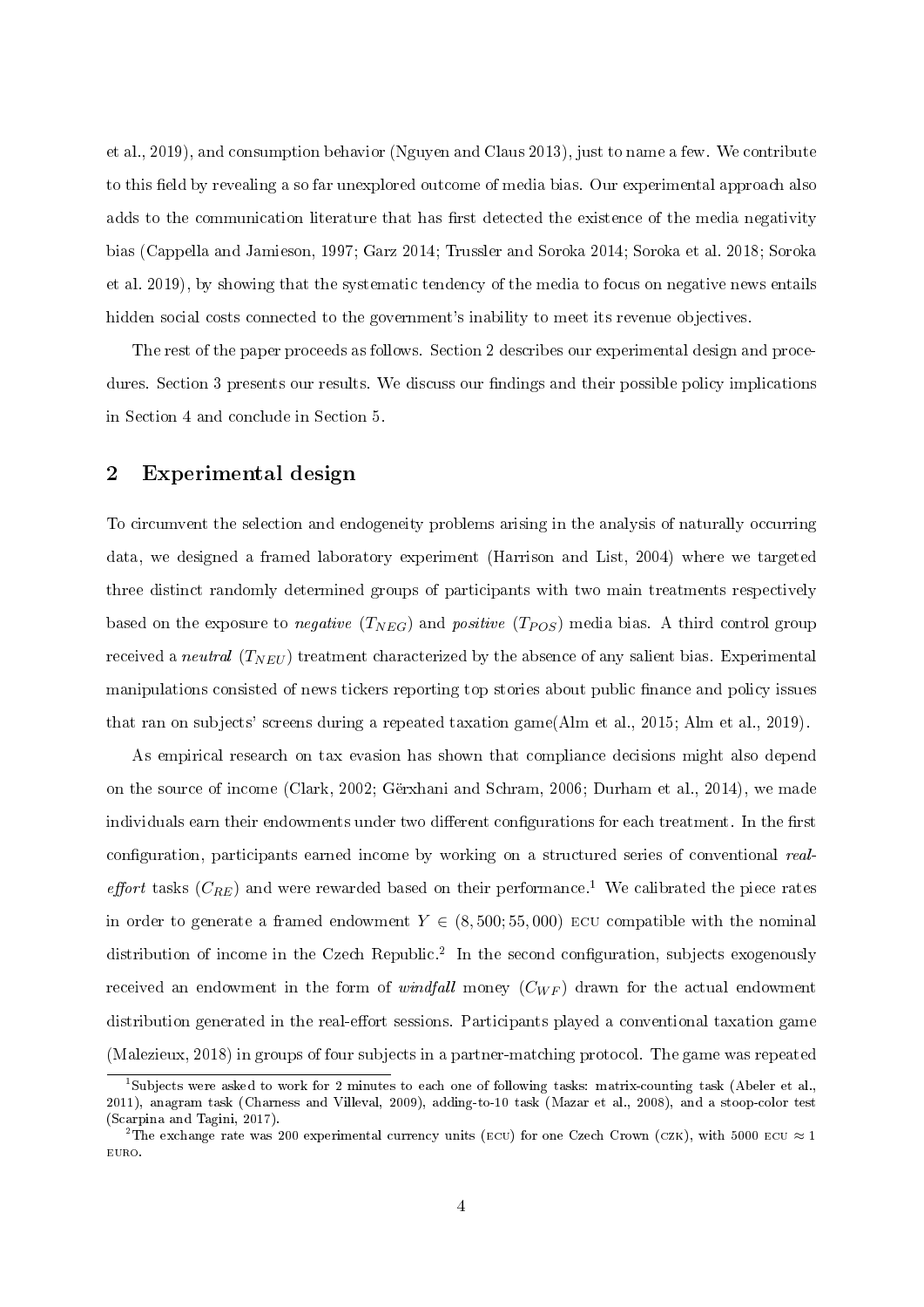for five rounds. Subjects received information about their earnings at the end of each round. The final payment consisted of the sum of the earnings obtained in the five rounds. Each round of the taxation game was partitioned into three sequential stages. (I) The first stage concerned the individual income generation. (II) In the second stage, we asked participants to self-report their income to establish their tax liability. We then taxed the declared income at a flat rate  $t = 0.15$  as for the personal income tax rate in the Czech Republic. Tax audits took place between the second and third stages. The probability of receiving an audit was  $p = 0.05$ . Tax authorities imposed to cheaters a fine equal to the unpaid amount multiplied by a penalty  $\alpha = 10$ . (III) In the third stage, participants learned about taxation outcomes and anonymized<sup>3</sup> audit results. Subjects could also see the amount of taxes overall paid by the group. To model the utility generated by the consumption of the public good funded through the taxation scheme, each participant received a share of the total tax revenue  $\beta = 0.125$ . As a result, the payoff function was:

$$
\pi_i (1 - p) = y_i - tx_i + \sum_{i=1}^{4} \beta t x_i
$$

for subjects who did not receive the audit, and:

$$
\pi_i(p) = y_i - tx_i + \sum_{i=1}^4 \beta tx_i - \alpha (y_i - x_i)
$$

for participants targeted with a tax inspection.

Throughout the three stages of the game, news headlines appeared every six seconds at the bottom of participants' screens. The main treatment manipulation consisted of randomly assigning headlines with a systematically biased tone (positive, negative, and neutral) to each distinct experimental group of subjects. Under the *positive* treatment, participants regularly saw positive news about the efficient use of the government budget (for example, *State Housing Department Fund will* provide advantageous loans, or Governmental program supporting science centers and generous grants successful: best minds returning home). In the negative treatment that aimed at reproducing the real-world media negativity bias, subjects saw headlines reporting negative news on the ineffective or inappropriate use of public funds (for example, National debt increased to CZK 1.68 billion, or Low civil servant efficiency decreased the Czech Republic's competitiveness; down to  $\lambda$ 6th in global ranking). In the neutral treatment (baseline condition), the news reported about public events of

<sup>&</sup>lt;sup>3</sup>See Casal and Mittone (2016) about the role of anonymity in income reporting games.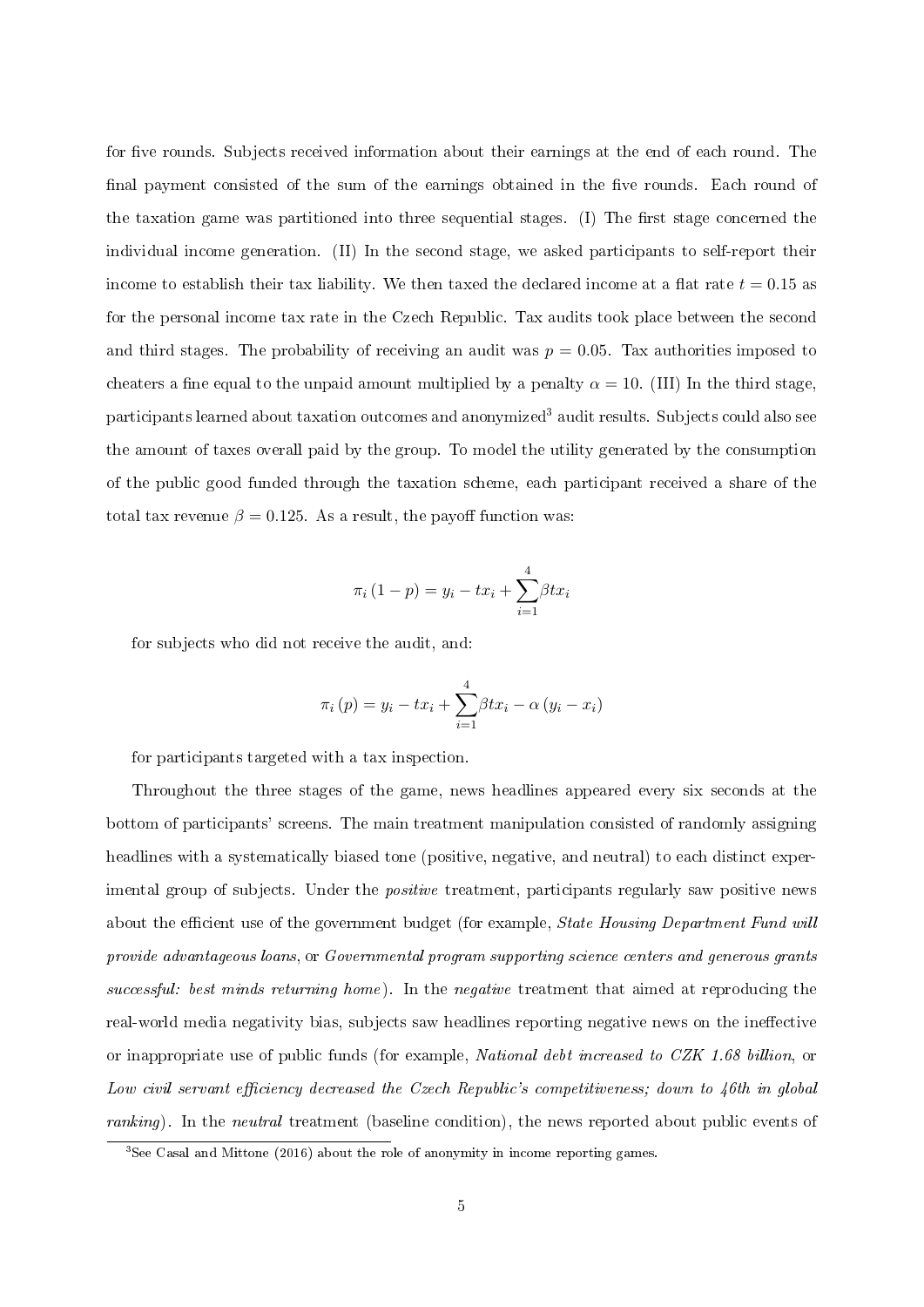general interest having very neutral contents (for example, The World Dog Show in Crufts is hosting 28 thousand dogs). Appendix A reports the full list of top headlines in detail.

A focus group of ten Ph.D. students in political sciences (five males, five females) at Masaryk University selected the news headlines and classified their tone. Building on computational linguistics methods (Taboada et al., 2011), we then assessed the sentiment of the different sets of news through the algorithm developed by Repustate.com. The algorithm delivers a rating ranging between −1.00 and −0.51 if the news is negative, −0.50 and 0.50 in the case of neutral news, and between 0.51 and 1.00 for positive news. In our experiment, the average score was −0.75 for the set of news displayed in the negative treatment, 0.01 for the neutral treatment, and 0.87 for the positive treatment.

A total of 240 subjects, recruited via Hroot (Bock et al., 2014), participated in the experiment. After showing up at pre-scheduled session times, subjects were seated at individual cubicles equipped with computers. Seats were randomly assigned. Sessions took place at the Masaryk University Experimental Economics Laboratory (MUEEL) in Brno (Czech Republic). The language of the experiment was Czech. We programmed and implemented the experiment using zTree (Fischbacher, 2007). Sessions lasted about 60 minutes, including a post-experimental questionnaire, and the average payoff was approximately 10 EURO (250 CZK, including the show-up fee).<sup>4</sup> Table 1 reports descriptive information about the composition of the experimental sessions in all their treatmentconfiguration factorial interactions  $T_i^*C_j$  (3x2 full-factorial design).

|                                 |          | v     | ັ       |                 |
|---------------------------------|----------|-------|---------|-----------------|
| Factorial<br>interaction        | Subjects | Obs.  | % Males | Age             |
| $T_{NEU}$ <sup>*</sup> $C_{WF}$ | 24       | 120   | 0.50    | 22.12<br>(2.71) |
| $T_{NEG}$ <sup>*</sup> $C_{WF}$ | 40       | 200   | 0.45    | 22.65<br>(2.02) |
| $T_{POS}$ <sup>*</sup> $C_{WF}$ | 40       | 200   | 0.42    | 22.20<br>(1.80) |
| $T_{NEU}$ <sup>*</sup> $C_{RE}$ | 24       | 120   | 0.46    | 22.45<br>(1.91) |
| $T_{NEG}$ <sup>*</sup> $C_{RE}$ | 44       | 220   | 0.30    | 22.79<br>(1.15) |
| $T_{POS}$ <sup>*</sup> $C_{RE}$ | 48       | 240   | 0.29    | 22.44<br>(1.77) |
| Total                           | 220      | 1,100 | 0.39    | 22.48<br>(1.86) |

Table 1: Summary: factorial design.

<sup>4</sup>In PPP, 1 EURO in the Czech Republic is equivalent to 1.45 EUROS in Germany, as reference EURO country.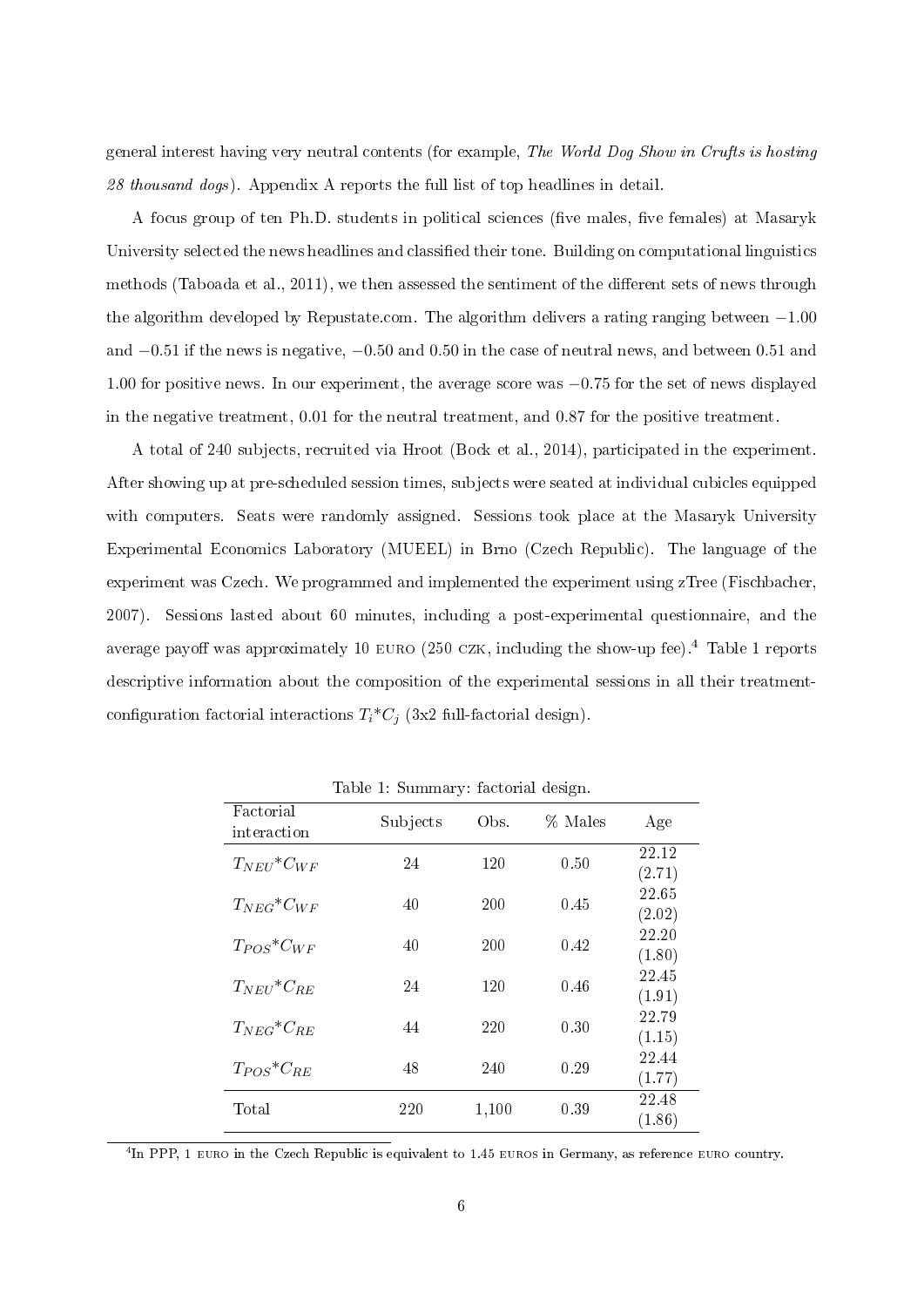### 3 Results

In this section, we first report about the balancedness of several sample's dimensions across experimental groups. We then document how the exposure to biased news affects participants' decision to comply in Section 3.2. Section 3.3 presents the results regarding the magnitude of tax evasion. Offering results from additional Double-Hurdle regression models, Section 3.4 blends together adopting an integrated framework - the two sets of results discussed in Sections 3.2 and 3.3 focusing on extensive and intensive tax evasion margins, respectively.

#### 3.1 Randomization check

Table 2 reports the mean values and randomization checks (p-values according to Chiapello, 2018) of some conventional individual characteristics elicited with a standard post-experimental questionnaire (gender, age, field of studies, religious and political attitudes, and the individual degree of risk aversion).<sup>5</sup> Most of these individual characters are uniformly balanced across *treatments* (neutral negative, positive) and *configurations* (real-effort, windfall). In the following parametric analysis (Sections 3.2, 3.3, 3.4), we will also take into consideration this specific array of covariates in order to control for the few non-perfectly balanced characteristics.

#### 3.2 Tax compliance rate

We start by investigating tax compliance along its extensive margin, related to the share of taxpayers who choose to evade under the three experimental treatments (negative, neutral, and positive). We measure compliance as a binary variable having value 1 when participants correctly report their income and 0 when they underreport. In Figure 1, we plot the shares of tax compliers under the three main treatments. While under the *neutral* and the *negative* treatments, the share of compliers ranges between 35 and 40 per cent, under the *positive* treatment, approximately 60 per cent of participants duly reported their actual income. This difference is evocative (Jonckheere-Terpstra

 $5$ We elicit individuals' attitudes towards risk through a conventional incentivized multi-lottery choice task (Attanasi et al., 2018). The index, ranging from 0 to 1, captures the increasing gradients of risk version: 0 indicates risk proneness, 1 maximum risk aversion.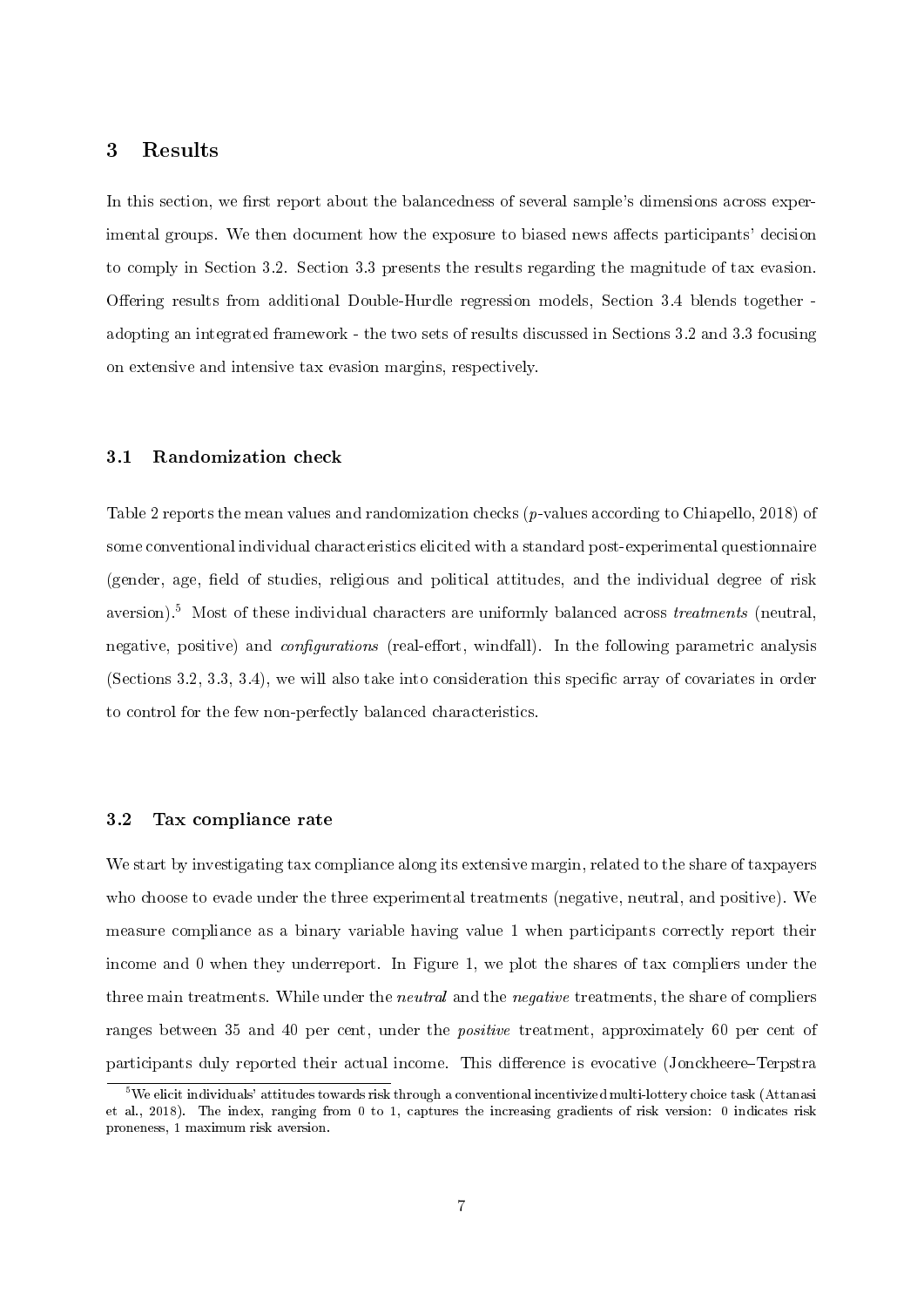| $0.124*$<br>$-0.245$<br>[0.059]<br>0.076<br>[0.342]<br>[0.859]<br>[0.680]<br>[0.242]<br>0.027<br>[0.811]<br>0.005<br>0.011<br>220<br>22.595<br>[1.593]<br>[0.440]<br>[0.480]<br>[0.143]<br>[0.471]<br>0.328<br>[0.471]<br>0.259<br>$0.672\,$<br>0.353<br>0.461<br>116<br>(8) Individual risk aversion is elicited through a conventional incentivized multi-lottery choice task. The index, ranging from 0 to 1,<br>$Note: Set$ deviations reported in parentheses. Balance checks p-values according to Chiapello (2018) reported in square brackets.<br>22.356<br>[2.113]<br>[0.500]<br>[0.493]<br>[0.446]<br>[0.164]<br>0.452<br>[0.471]<br>0.596<br>0.269<br>0.456<br>0.327<br>104<br>[0.128]<br>[0.820]<br>[0.829]<br>$-0.010$<br>[0.829]<br>[0.885]<br>[0.881]<br>$0.017\,$<br>$0.016\,$<br>0.016<br>$0.004\,$<br>0.397<br>172<br>$-0.180**$<br>$-0.052***$<br>[0.029]<br>[0.992]<br>[0.035]<br>$-0.025$<br>$-0.127$<br>[0.338]<br>$-0.004$<br>$[0.151]$<br>0.076<br>[0.774]<br>136<br>$-0.164*$<br>$-0.049*$<br>[0.256]<br>$\textbf{-0.110}$<br>[0.219]<br>[0.056]<br>$-0.009$<br>[0.918]<br>[0.097]<br>$0.065\,$<br>[0.407]<br>0.393<br>132<br>(1.779)<br>(0.480)<br>22.330<br>(0.494)<br>(0.454)<br>(0.473)<br>(0.137)<br>0.352<br>$0.445\,$<br>0.284<br>0.330<br>0.591<br>88<br>(0.180)<br>22.726<br>(1.616)<br>(0.449)<br>(0.478)<br>(0.485)<br>0.369<br>(0.491)<br>0.449<br>0.345<br>0.607<br>0.274<br>84<br>(2.328)<br>(0.410)<br>(0.122)<br>22.333<br>(0.505)<br>(0.425)<br>(0.483)<br>0.479<br>0.498<br>0.208<br>0.354<br>0.771<br>$\frac{8}{3}$<br>$[0,,1]$ $^\mathrm{(S)}$<br>dummy<br>dunnny<br>dunnny<br>dunnny<br>1831<br>Left Party<br>Econ Edu | min-max | $T_{NEU}$ $(a)$ | $T_{NEG}$ (b) | Table 2: Randomization check, by treatments<br>$T_{POS}\left( c\right)$ | $\Delta(b-a)$ | $\Delta(c-a)$ | $\sigma$ configurations.<br>$\Delta(b-c)$ | $C_{WF}(d)$ | $C_{RE}$ (e) | $\Delta(d-e)$ |
|----------------------------------------------------------------------------------------------------------------------------------------------------------------------------------------------------------------------------------------------------------------------------------------------------------------------------------------------------------------------------------------------------------------------------------------------------------------------------------------------------------------------------------------------------------------------------------------------------------------------------------------------------------------------------------------------------------------------------------------------------------------------------------------------------------------------------------------------------------------------------------------------------------------------------------------------------------------------------------------------------------------------------------------------------------------------------------------------------------------------------------------------------------------------------------------------------------------------------------------------------------------------------------------------------------------------------------------------------------------------------------------------------------------------------------------------------------------------------------------------------------------------------------------------------------------------------------------------------------------------------------------------------------------------|---------|-----------------|---------------|-------------------------------------------------------------------------|---------------|---------------|-------------------------------------------|-------------|--------------|---------------|
|                                                                                                                                                                                                                                                                                                                                                                                                                                                                                                                                                                                                                                                                                                                                                                                                                                                                                                                                                                                                                                                                                                                                                                                                                                                                                                                                                                                                                                                                                                                                                                                                                                                                      |         |                 |               |                                                                         |               |               |                                           |             |              |               |
|                                                                                                                                                                                                                                                                                                                                                                                                                                                                                                                                                                                                                                                                                                                                                                                                                                                                                                                                                                                                                                                                                                                                                                                                                                                                                                                                                                                                                                                                                                                                                                                                                                                                      |         |                 |               |                                                                         |               |               |                                           |             |              |               |
|                                                                                                                                                                                                                                                                                                                                                                                                                                                                                                                                                                                                                                                                                                                                                                                                                                                                                                                                                                                                                                                                                                                                                                                                                                                                                                                                                                                                                                                                                                                                                                                                                                                                      |         |                 |               |                                                                         |               |               |                                           |             |              |               |
|                                                                                                                                                                                                                                                                                                                                                                                                                                                                                                                                                                                                                                                                                                                                                                                                                                                                                                                                                                                                                                                                                                                                                                                                                                                                                                                                                                                                                                                                                                                                                                                                                                                                      |         |                 |               |                                                                         |               |               |                                           |             |              |               |
|                                                                                                                                                                                                                                                                                                                                                                                                                                                                                                                                                                                                                                                                                                                                                                                                                                                                                                                                                                                                                                                                                                                                                                                                                                                                                                                                                                                                                                                                                                                                                                                                                                                                      |         |                 |               |                                                                         |               |               |                                           |             |              |               |
|                                                                                                                                                                                                                                                                                                                                                                                                                                                                                                                                                                                                                                                                                                                                                                                                                                                                                                                                                                                                                                                                                                                                                                                                                                                                                                                                                                                                                                                                                                                                                                                                                                                                      |         |                 |               |                                                                         |               |               |                                           |             |              |               |
|                                                                                                                                                                                                                                                                                                                                                                                                                                                                                                                                                                                                                                                                                                                                                                                                                                                                                                                                                                                                                                                                                                                                                                                                                                                                                                                                                                                                                                                                                                                                                                                                                                                                      |         |                 |               |                                                                         |               |               |                                           |             |              |               |
|                                                                                                                                                                                                                                                                                                                                                                                                                                                                                                                                                                                                                                                                                                                                                                                                                                                                                                                                                                                                                                                                                                                                                                                                                                                                                                                                                                                                                                                                                                                                                                                                                                                                      |         |                 |               |                                                                         |               |               |                                           |             |              |               |
|                                                                                                                                                                                                                                                                                                                                                                                                                                                                                                                                                                                                                                                                                                                                                                                                                                                                                                                                                                                                                                                                                                                                                                                                                                                                                                                                                                                                                                                                                                                                                                                                                                                                      |         |                 |               |                                                                         |               |               |                                           |             |              |               |
|                                                                                                                                                                                                                                                                                                                                                                                                                                                                                                                                                                                                                                                                                                                                                                                                                                                                                                                                                                                                                                                                                                                                                                                                                                                                                                                                                                                                                                                                                                                                                                                                                                                                      |         |                 |               |                                                                         |               |               |                                           |             |              |               |
|                                                                                                                                                                                                                                                                                                                                                                                                                                                                                                                                                                                                                                                                                                                                                                                                                                                                                                                                                                                                                                                                                                                                                                                                                                                                                                                                                                                                                                                                                                                                                                                                                                                                      |         |                 |               |                                                                         |               |               |                                           |             |              |               |
|                                                                                                                                                                                                                                                                                                                                                                                                                                                                                                                                                                                                                                                                                                                                                                                                                                                                                                                                                                                                                                                                                                                                                                                                                                                                                                                                                                                                                                                                                                                                                                                                                                                                      |         |                 |               |                                                                         |               |               |                                           |             |              |               |
|                                                                                                                                                                                                                                                                                                                                                                                                                                                                                                                                                                                                                                                                                                                                                                                                                                                                                                                                                                                                                                                                                                                                                                                                                                                                                                                                                                                                                                                                                                                                                                                                                                                                      |         |                 |               |                                                                         |               |               |                                           |             |              |               |
|                                                                                                                                                                                                                                                                                                                                                                                                                                                                                                                                                                                                                                                                                                                                                                                                                                                                                                                                                                                                                                                                                                                                                                                                                                                                                                                                                                                                                                                                                                                                                                                                                                                                      |         |                 |               |                                                                         |               |               |                                           |             |              |               |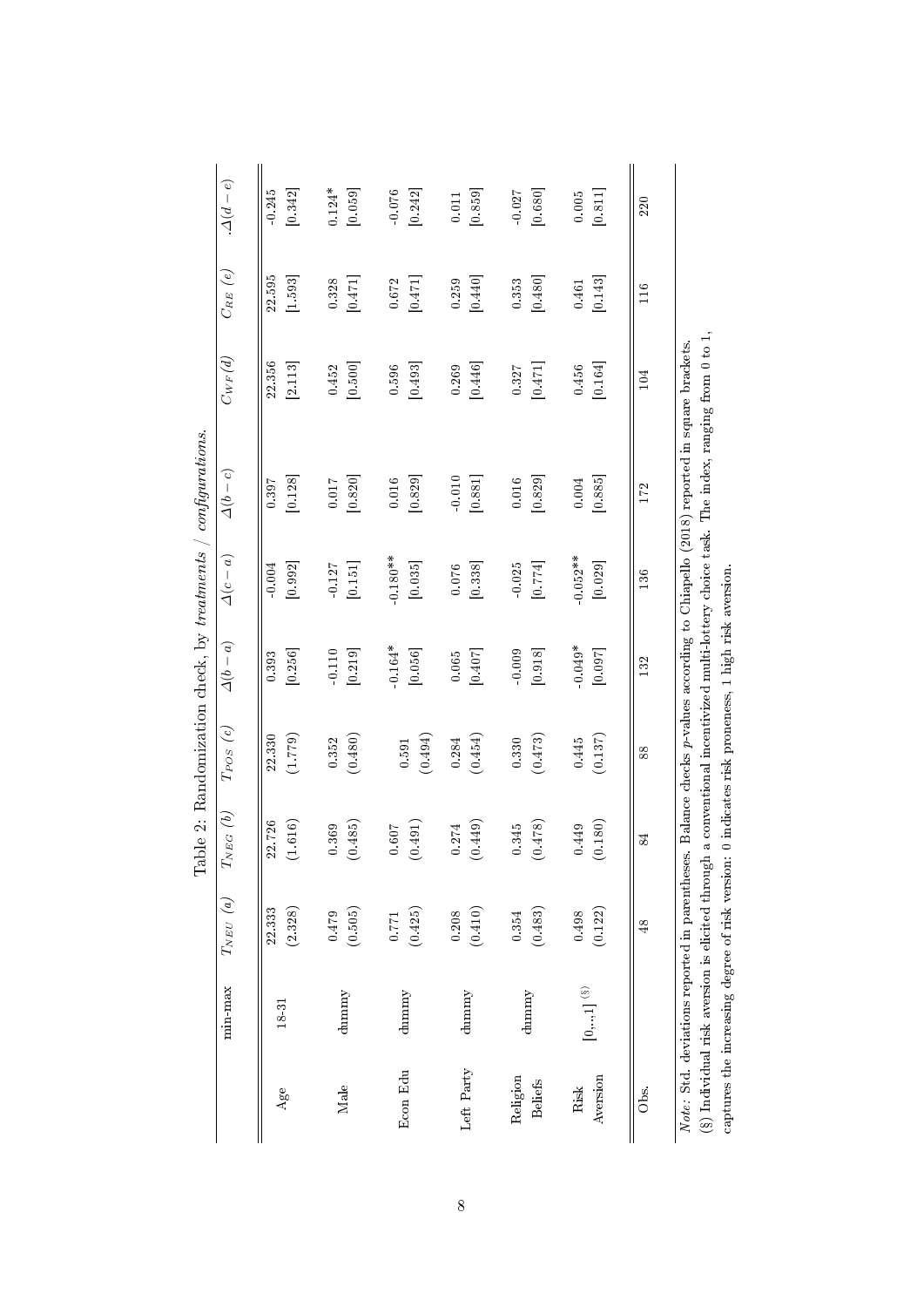

Figure 1: Share of tax compliers, by treatmets

test for ordered alternatives,  $p$ -value $< 0.01$ ) but not fully statistically accurate, as these shares stem from repeated observations at the group and individual level.

To take into account such interdependencies, Table 2 reports a battery of panel estimates from two-way linear probability models with random effects accounting for both potential individual dependencies over rounds and dependency at the group level (Corazzini et al., 2015, 2019).

$$
Y_{it} = \beta_0 + \beta_1 T_{NEG} + \beta_2 T_{POS} + \beta_n [controls]_{it} + v_i + \varepsilon_{it}
$$

In the baseline model (column 1 of Table 2), we regress the outcome against the two main treatment variables: negative  $(T_{NEG})$  and positive  $(T_{POS})$  - with the constant term capturing the neutral treatment. In all the specifications, we control for the configuration of the income generation process. The coefficient associated to the real-effort dummy  $(C_{RE})$  is never statistically significant and always has a small size: we do not detect any systematic difference in tax compliance between subjects who earned their income performing the real-effort task and those who exogenously received their endowment in the form of windfall money<sup>6</sup> (captured in the constant term of the regression). In more saturated models (columns 2-5) we also control for the amount of the individual income.

 $6$ This finding is in line with previous experimental evidence documented by Bühren and Kundt (2014) - comparing their endowed treatment vs. moderate-effort treatment.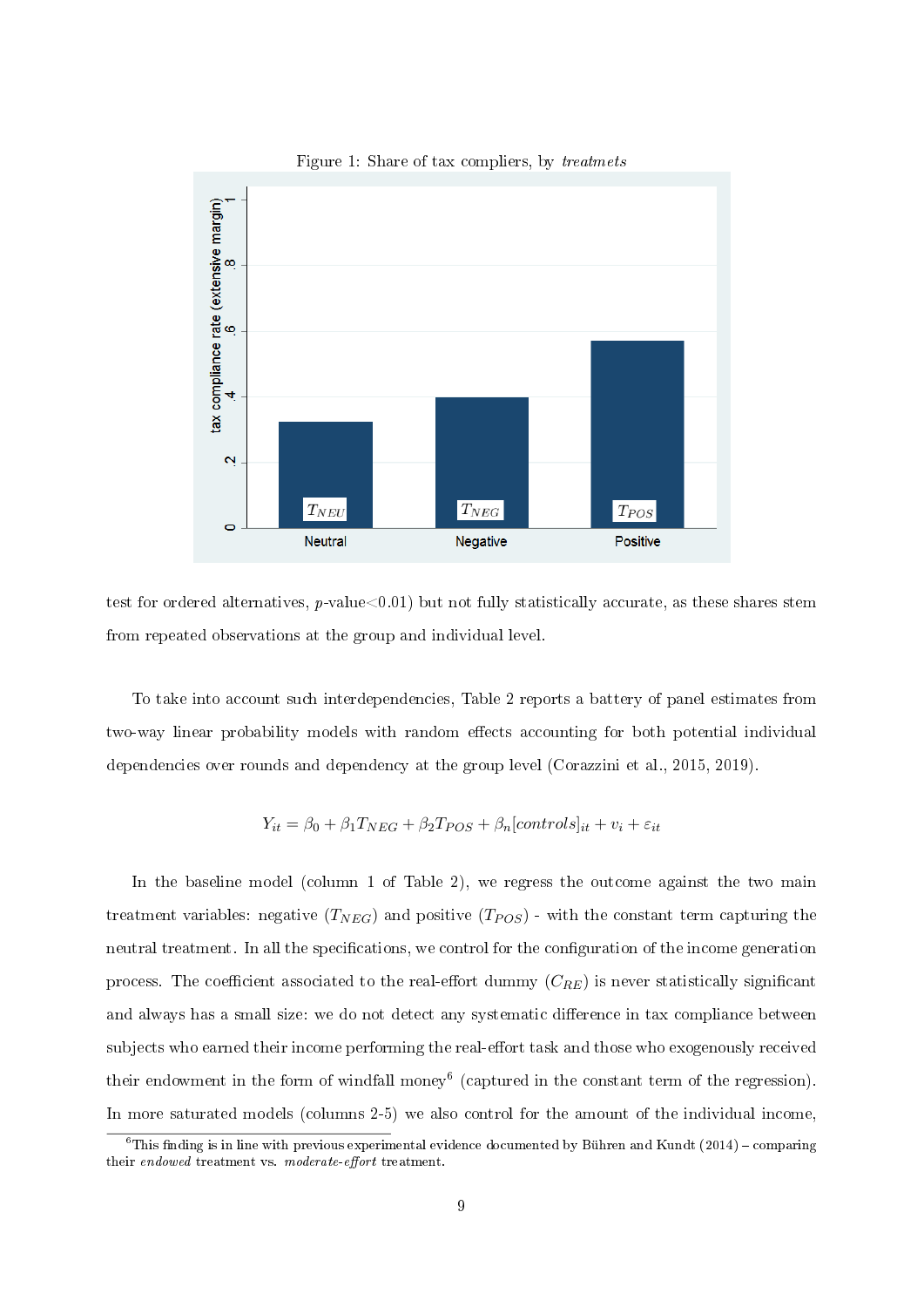the fact of having received an audit in previous rounds, the fact of having being sanctioned, period dummies, idiosyncratic risk aversion, and an array of standard demographics (gender, age, field of studies, religious and political attitudes - see Table 2). In all models, the coefficient with the positive treatment turns out to be positive, sizable in its magnitude, and highly statistically signicant. On average, subjects exposed to positive news reported a compliance rate of 23 percentage points  $(p$ value  $< 0.01$ ) higher than those exposed to negative or neutral news. The compliance rate was negatively affected by both high levels of income and individual risk aversion.

Results do not change when we focus on the different factorial combinations by regressing tax compliance on the interaction between treatment dummies and the two income congurations (realeffort vs. windfall). As we show in Table 3, both the factorial coefficients associated with the positive treatment  $- T_{POS} C_{RE}$  and  $T_{POS} C_{WF}$  – are statistically significant and sizable. Considering the encompassing model in column 5, participants exposed to the positive treatment who got their income through windfall money  $T_{POS}$ <sup>\*</sup> $C_{WF}$  exhibit a compliance rate of 22 percentage points (pvalue < 0.01) higher than those exposed to neutral news who received a windfall income (reference cluster captured by the constant term). The size decreases to a still remarkable 17 percentage points (p-value  $< 0.05$ ) for subjects exposed to the  $T_{POS}$ <sup>\*</sup> $C_{RE}$  condition (Wald test p-value = 0.07). As anticipated by the result reported in Table 3, the coefficients of the two interactions based on the negative treatment turn out not to be statistically different from the constant term at any conventional level. The lack of any signicant reaction of compliance to negative news once again supports the interpretation that participants perceive the media negativity bias as the norm rather than the exception, consistently with the prevailing view in the media negativity bias literature (Cappella and Jamieson, 1997; Garz 2014; Trussler and Soroka 2014; Soroka et al., 2018; Soroka et al., 2019).

#### 3.3 The magnitude of tax evasion

The magnitude of tax evasion represents the intensive margin of tax compliance under the three main experimental treatments: negative, neutral, and positive. We measure the magnitude of tax evasion through a continuous index ranging between 0.001 and 1 in case of total evasion. As we are interested in the intensive margin, we focus only on non-compliers. By construction, this gradient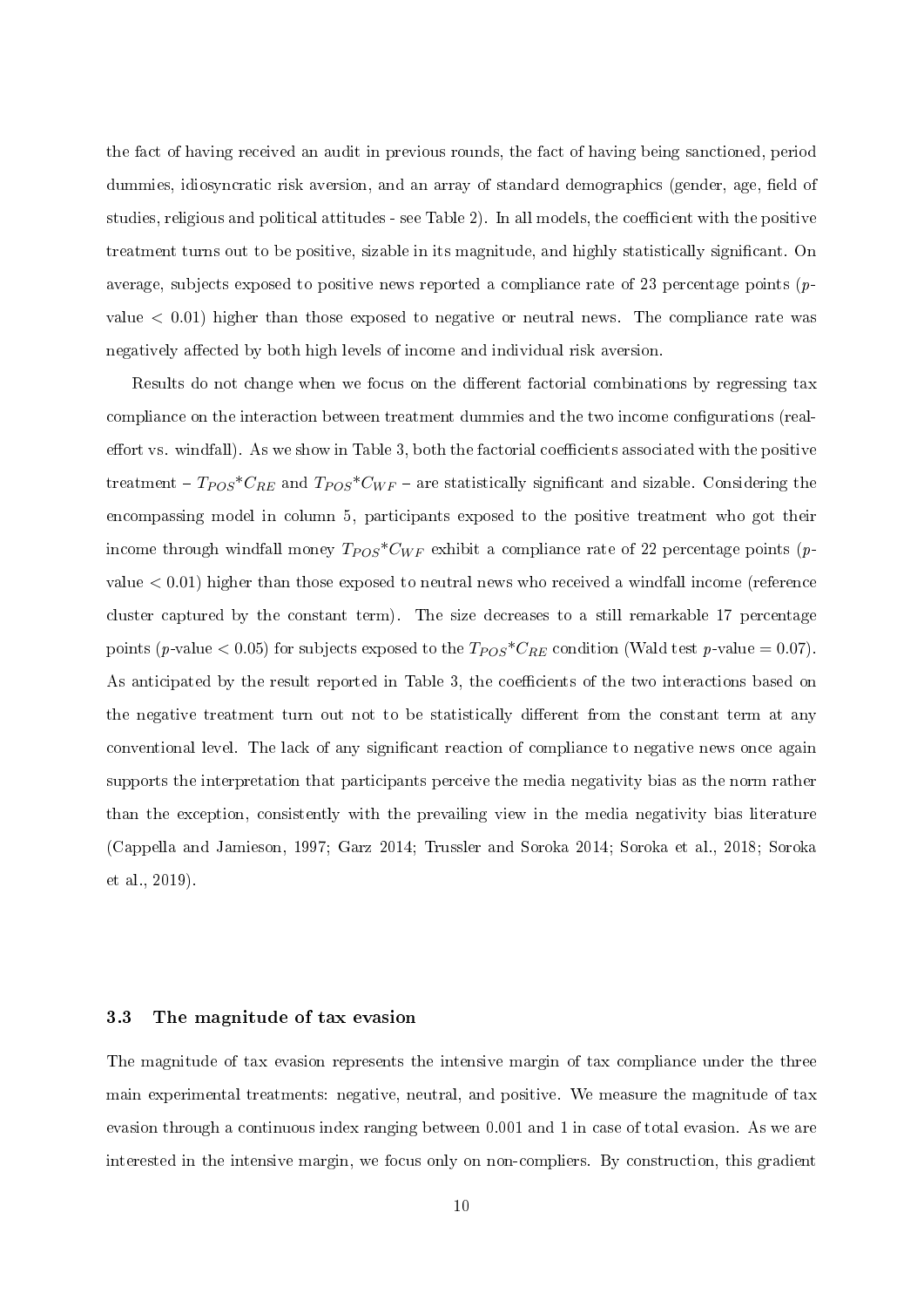| Outcome:<br>tax compliance -<br>extensive margin | Model<br>(1) | Model<br>(2) | Model<br>(3) | Model<br>(4) | Model<br>(5) |
|--------------------------------------------------|--------------|--------------|--------------|--------------|--------------|
|                                                  |              |              |              |              |              |
|                                                  | 0.060        | 0.056        | 0.054        | 0.055        | 0.065        |
| $T_{NEG}$                                        | (0.063)      | (0.063)      | (0.063)      | (0.064)      | (0.065)      |
|                                                  | $0.233***$   | $0.233***$   | $0.232***$   | $0.233***$   | $0.238***$   |
| $T_{POS}$                                        | (0.063)      | (0.063)      | (0.063)      | (0.063)      | (0.065)      |
|                                                  | $-0.025$     | $-0.046$     | $-0.054$     | $-0.054$     | $-0.059$     |
| $C_{RE}$                                         | (0.051)      | (0.052)      | (0.052)      | (0.052)      | (0.052)      |
|                                                  |              | $-0.001***$  | $-0.001***$  | $-0.001***$  | $-0.001***$  |
| Income                                           |              | (0.001)      | (0.001)      | (0.001)      | (0.001)      |
|                                                  |              |              |              | $-0.033$     | $-0.035$     |
| Inspection lagged                                |              |              |              | (0.092)      | (0.092)      |
|                                                  |              |              |              | 0.020        | 0.020        |
| Sanction lagged                                  |              |              |              | (0.074)      | (0.074)      |
|                                                  |              |              |              | $-0.442***$  | $-0.403**$   |
| Risk Aversion                                    |              |              |              | (0.165)      | (0.168)      |
| Round dummies                                    | $\mathbf{n}$ | $\mathbf{n}$ | yes          | yes          | yes          |
| Demographics                                     | no           | no           | $\mathbf{n}$ | $\mathbf{n}$ | yes          |
|                                                  | $0.359***$   | $0.525***$   | $0.578***$   | $0.579***$   | 0.476        |
| Constant<br>$T_{NEU}$                            | (0.055)      | (0.075)      | (0.086)      | (0.086)      | (0.368)      |
| $\overline{ll}$                                  | $-548.649$   | $-543.548$   | $-537.822$   | $-534.169$   | $-532.139$   |
| $p > \chi^2$                                     | 0.002        | 0.000        | 0.000        | 0.000        | 0.000        |
| Obs.                                             | 1,100        | 1,100        | 1,100        | 1,100        | 1,100        |

Table 3: Tax compliance probability (extensive margin: 1=tax compliance; 0=tax evasion). Main experimental treatments: negative vs. positive.

Notes: Linear probability panel two-way model, with random effects - clusters: group, individual. Std. errors in parentheses, \*  $p < 0.1$ ; \*\*  $p < 0.05$ ; \*\*\* $p < 0.01$ .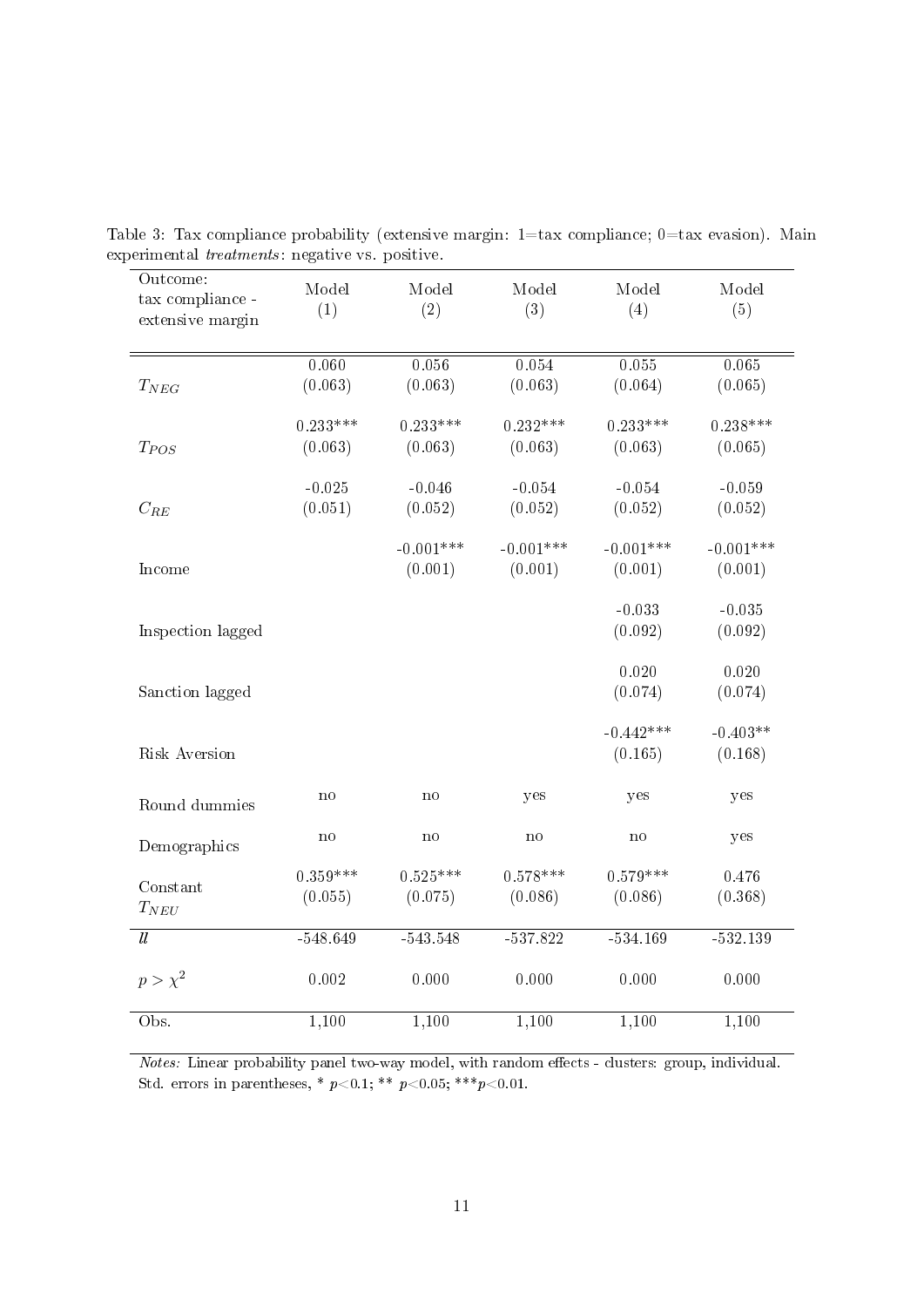| tax compliance -<br>(1)<br>(4)<br>(5)<br>(2)<br>(3)<br>extensive margin<br>0.041<br>0.030<br>0.025<br>0.025<br>$T_{NEG}$ <sup>*</sup> $C_{WF}$<br>(0.083)<br>(0.083)<br>(0.083)<br>(0.083)<br>0.036<br>0.016<br>0.007<br>0.007<br>(0.081)<br>(0.081)<br>$T_{NEG}$ <sup>*</sup> $C_{RE}$<br>(0.081)<br>(0.081)<br>(0.083)<br>$0.226***$<br>$0.227***$<br>$0.227***$<br>$0.228***$<br>$T_{POS}$ <sup>*</sup> $C_{WF}$<br>(0.083)<br>(0.083)<br>(0.083)<br>(0.083)<br>(0.085)<br>$0.199**$<br>$0.173**$<br>$0.163**$<br>$0.163**$<br>(0.079)<br>(0.079)<br>(0.080)<br>(0.080)<br>(0.081)<br>$T_{POS}$ <sup>*</sup> $C_{RE}$<br>0.036<br>0.016<br>0.007<br>0.007<br>(0.081)<br>(0.081)<br>(0.081)<br>(0.081)<br>$T_{NEU}$ <sup>*</sup> $C_{RE}$<br>$-0.001***$<br>$-0.001***$<br>$-0.001***$<br>(0.0001)<br>(0.0001)<br>(0.0001)<br>Income<br>$-0.033$<br>(0.092)<br>Inspection lagged<br>0.021<br>(0.074)<br>Sanction lagged<br>$-0.457***$<br>Risk Aversion<br>(0.166)<br>yes<br>$\mathbf{n}$<br>$\mathbf{n}$<br>yes<br>yes<br>Round dummies<br>no<br>no<br>$\mathop{\mathrm{no}}$<br>$\operatorname{no}$<br>yes<br>Demographics<br>$0.359***$<br>$0.525***$<br>$0.578***$<br>$0.579***$<br>Constant<br>$T_{NEU}{}^*\,\,C_{WF}$<br>(0.055)<br>(0.075)<br>(0.086)<br>(0.086)<br>ll<br>$-548.586$<br>$-543.4277$<br>$-537.671$<br>$-533.825$<br>$p > \chi^2$<br>0.008<br>0.000<br>0.000<br>0.000 | Outcome: | Model | Model | Model | Model | Model       |
|----------------------------------------------------------------------------------------------------------------------------------------------------------------------------------------------------------------------------------------------------------------------------------------------------------------------------------------------------------------------------------------------------------------------------------------------------------------------------------------------------------------------------------------------------------------------------------------------------------------------------------------------------------------------------------------------------------------------------------------------------------------------------------------------------------------------------------------------------------------------------------------------------------------------------------------------------------------------------------------------------------------------------------------------------------------------------------------------------------------------------------------------------------------------------------------------------------------------------------------------------------------------------------------------------------------------------------------------------------------------------------------------|----------|-------|-------|-------|-------|-------------|
|                                                                                                                                                                                                                                                                                                                                                                                                                                                                                                                                                                                                                                                                                                                                                                                                                                                                                                                                                                                                                                                                                                                                                                                                                                                                                                                                                                                              |          |       |       |       |       |             |
|                                                                                                                                                                                                                                                                                                                                                                                                                                                                                                                                                                                                                                                                                                                                                                                                                                                                                                                                                                                                                                                                                                                                                                                                                                                                                                                                                                                              |          |       |       |       |       | 0.046       |
|                                                                                                                                                                                                                                                                                                                                                                                                                                                                                                                                                                                                                                                                                                                                                                                                                                                                                                                                                                                                                                                                                                                                                                                                                                                                                                                                                                                              |          |       |       |       |       | (0.085)     |
|                                                                                                                                                                                                                                                                                                                                                                                                                                                                                                                                                                                                                                                                                                                                                                                                                                                                                                                                                                                                                                                                                                                                                                                                                                                                                                                                                                                              |          |       |       |       |       | 0.013       |
|                                                                                                                                                                                                                                                                                                                                                                                                                                                                                                                                                                                                                                                                                                                                                                                                                                                                                                                                                                                                                                                                                                                                                                                                                                                                                                                                                                                              |          |       |       |       |       |             |
|                                                                                                                                                                                                                                                                                                                                                                                                                                                                                                                                                                                                                                                                                                                                                                                                                                                                                                                                                                                                                                                                                                                                                                                                                                                                                                                                                                                              |          |       |       |       |       | $0.240***$  |
|                                                                                                                                                                                                                                                                                                                                                                                                                                                                                                                                                                                                                                                                                                                                                                                                                                                                                                                                                                                                                                                                                                                                                                                                                                                                                                                                                                                              |          |       |       |       |       |             |
|                                                                                                                                                                                                                                                                                                                                                                                                                                                                                                                                                                                                                                                                                                                                                                                                                                                                                                                                                                                                                                                                                                                                                                                                                                                                                                                                                                                              |          |       |       |       |       | $0.168**$   |
|                                                                                                                                                                                                                                                                                                                                                                                                                                                                                                                                                                                                                                                                                                                                                                                                                                                                                                                                                                                                                                                                                                                                                                                                                                                                                                                                                                                              |          |       |       |       |       |             |
|                                                                                                                                                                                                                                                                                                                                                                                                                                                                                                                                                                                                                                                                                                                                                                                                                                                                                                                                                                                                                                                                                                                                                                                                                                                                                                                                                                                              |          |       |       |       |       | 0.013       |
|                                                                                                                                                                                                                                                                                                                                                                                                                                                                                                                                                                                                                                                                                                                                                                                                                                                                                                                                                                                                                                                                                                                                                                                                                                                                                                                                                                                              |          |       |       |       |       | (0.083)     |
|                                                                                                                                                                                                                                                                                                                                                                                                                                                                                                                                                                                                                                                                                                                                                                                                                                                                                                                                                                                                                                                                                                                                                                                                                                                                                                                                                                                              |          |       |       |       |       | $-0.001***$ |
|                                                                                                                                                                                                                                                                                                                                                                                                                                                                                                                                                                                                                                                                                                                                                                                                                                                                                                                                                                                                                                                                                                                                                                                                                                                                                                                                                                                              |          |       |       |       |       | (0.0001)    |
|                                                                                                                                                                                                                                                                                                                                                                                                                                                                                                                                                                                                                                                                                                                                                                                                                                                                                                                                                                                                                                                                                                                                                                                                                                                                                                                                                                                              |          |       |       |       |       | $-0.035$    |
|                                                                                                                                                                                                                                                                                                                                                                                                                                                                                                                                                                                                                                                                                                                                                                                                                                                                                                                                                                                                                                                                                                                                                                                                                                                                                                                                                                                              |          |       |       |       |       | (0.092)     |
|                                                                                                                                                                                                                                                                                                                                                                                                                                                                                                                                                                                                                                                                                                                                                                                                                                                                                                                                                                                                                                                                                                                                                                                                                                                                                                                                                                                              |          |       |       |       |       | 0.020       |
|                                                                                                                                                                                                                                                                                                                                                                                                                                                                                                                                                                                                                                                                                                                                                                                                                                                                                                                                                                                                                                                                                                                                                                                                                                                                                                                                                                                              |          |       |       |       |       | (0.074)     |
|                                                                                                                                                                                                                                                                                                                                                                                                                                                                                                                                                                                                                                                                                                                                                                                                                                                                                                                                                                                                                                                                                                                                                                                                                                                                                                                                                                                              |          |       |       |       |       | $-0.418**$  |
|                                                                                                                                                                                                                                                                                                                                                                                                                                                                                                                                                                                                                                                                                                                                                                                                                                                                                                                                                                                                                                                                                                                                                                                                                                                                                                                                                                                              |          |       |       |       |       | (0.169)     |
|                                                                                                                                                                                                                                                                                                                                                                                                                                                                                                                                                                                                                                                                                                                                                                                                                                                                                                                                                                                                                                                                                                                                                                                                                                                                                                                                                                                              |          |       |       |       |       |             |
|                                                                                                                                                                                                                                                                                                                                                                                                                                                                                                                                                                                                                                                                                                                                                                                                                                                                                                                                                                                                                                                                                                                                                                                                                                                                                                                                                                                              |          |       |       |       |       |             |
|                                                                                                                                                                                                                                                                                                                                                                                                                                                                                                                                                                                                                                                                                                                                                                                                                                                                                                                                                                                                                                                                                                                                                                                                                                                                                                                                                                                              |          |       |       |       |       | 0.476       |
|                                                                                                                                                                                                                                                                                                                                                                                                                                                                                                                                                                                                                                                                                                                                                                                                                                                                                                                                                                                                                                                                                                                                                                                                                                                                                                                                                                                              |          |       |       |       |       | (0.368)     |
|                                                                                                                                                                                                                                                                                                                                                                                                                                                                                                                                                                                                                                                                                                                                                                                                                                                                                                                                                                                                                                                                                                                                                                                                                                                                                                                                                                                              |          |       |       |       |       | $-531.768$  |
|                                                                                                                                                                                                                                                                                                                                                                                                                                                                                                                                                                                                                                                                                                                                                                                                                                                                                                                                                                                                                                                                                                                                                                                                                                                                                                                                                                                              |          |       |       |       |       | 0.000       |
|                                                                                                                                                                                                                                                                                                                                                                                                                                                                                                                                                                                                                                                                                                                                                                                                                                                                                                                                                                                                                                                                                                                                                                                                                                                                                                                                                                                              | Obs.     | 1,100 | 1,100 | 1,100 | 1,100 | 1,100       |

Table 4: Tax compliance probability (extensive margin: 1=tax compliance; 0=tax evasion). Factorial interactions.

Notes: Linear probability panel two-way model, with random effects - clusters: group, individual. Std. errors in parentheses, \* $p\!<\!0.1;$  \*\*  $p\!<\!0.05;$  \*\*\* $p\!<\!0.01.$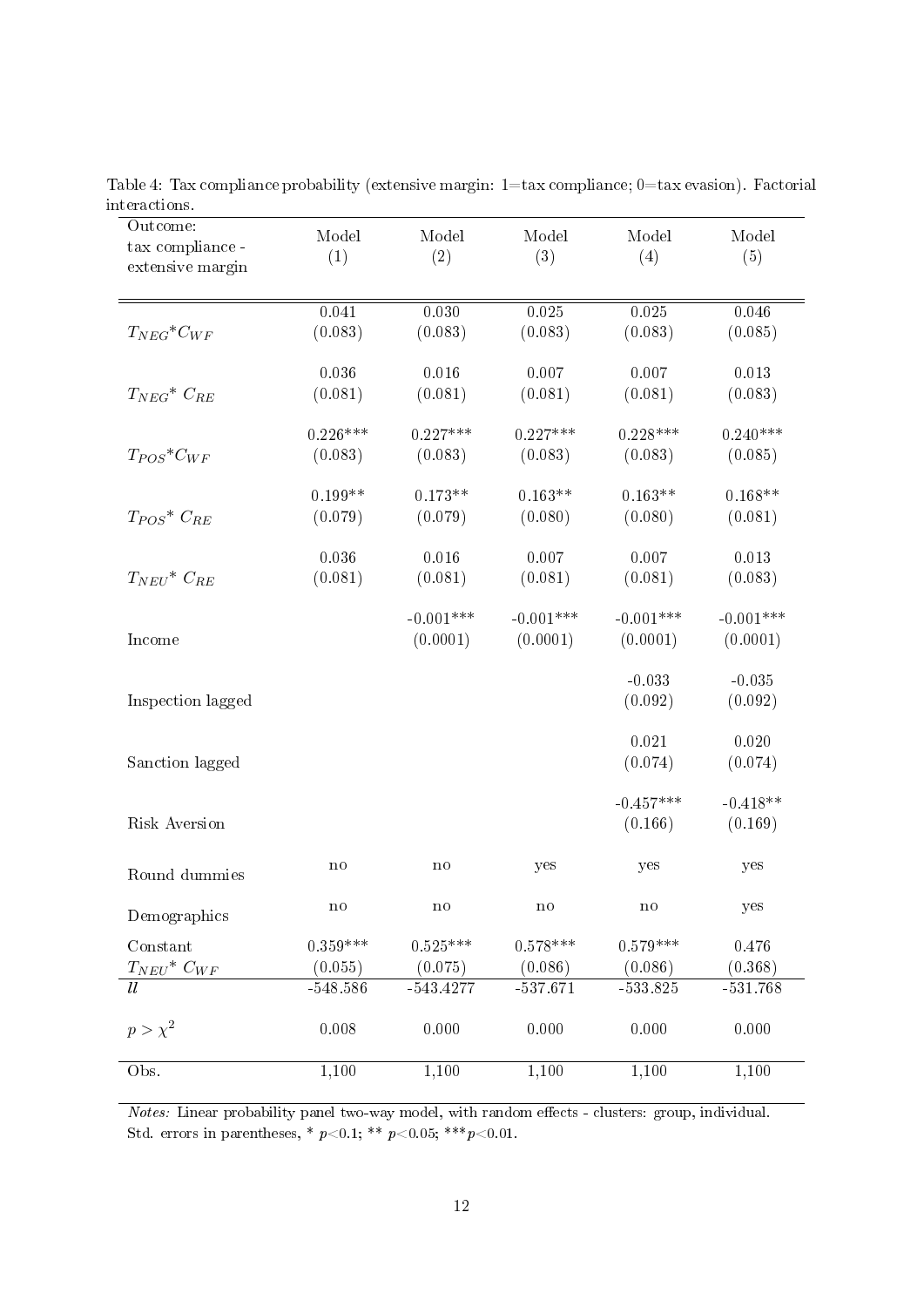equals to 0 in case of full tax compliance. For this reason, subjects with an index equal to 0 are thus now not taken into consideration. As a result, the number of observations falls to 604. In Figure 2, we plot the average tax evasion rate observed under the three main treatment conditions. In all cases, the average value is around 0.6 (std. dev. 0.35), meaning that, on average, tax cheaters declared approximately 60 per cent of their actual income. Variations across treatments are negligible and not statistically robust.



Figure 2: Tax evasion intensity, by treatments.

In Table 4, we report estimates from two-way panel models with random effects that account for potential individual dependencies over rounds and dependency within groups. In the baseline model (column 1), we regress the outcome against the two main treatment variables: negative  $(T_{NEG})$  and positive  $(T_{POS})$  - with the constant term capturing the neutral treatment. We always control for the income of participants and the configuration under which they earned it  $(C_{RE}$  vs.  $C_{WF}$ ), and in more saturated specifications we include the fact of having received an audit in previous rounds, the fact of having being sanctioned, period dummies, risk aversion, and the array of standard demographics. In all models, the main treatment coefficients (negative and positive) are small in size and never statistically significant at any conventional level. We detect no systematic difference in the intensity of tax evasion between the subjects who gained their income performing the real-effort task and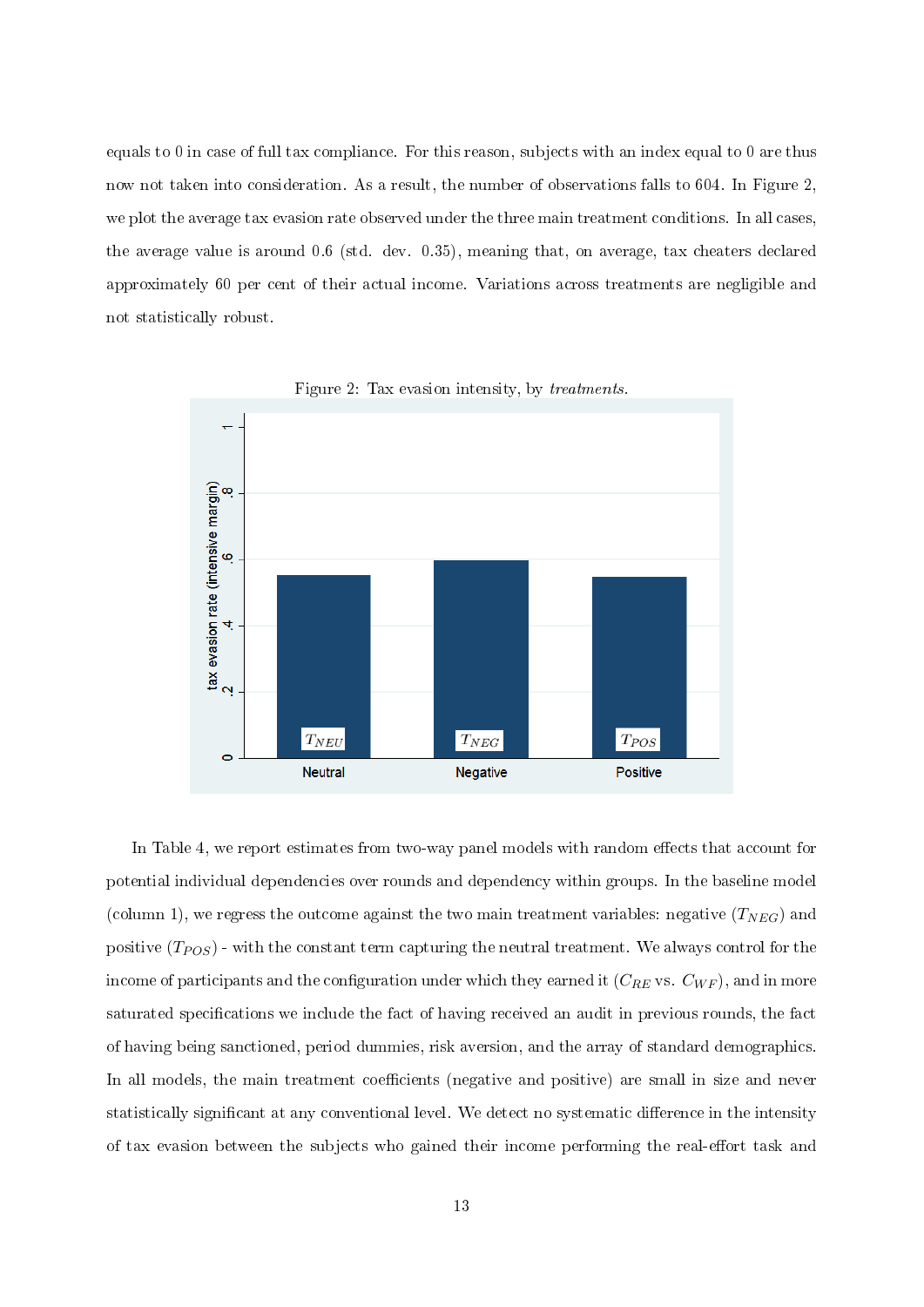those who received the endowment exogenously in the form of windfall money. The intensity of tax evasion was negatively associated with higher levels of income. Results do not change when we regress the outcome on the different factorial interactions between media bias treatments (negative, neutral, and positive) and the income configurations (real-effort vs. windfall). As Table 6 shows, no factorial interaction turns out to be economically meaningful and statistically signicant at any conventional level.

#### 3.4 Double-Hurdle estimation

Following recent inputs by Alm et al. (2017a) and Guerra and Harrington (2018) in the analysis of laboratory-generated data about the cultural determinants of tax evasion, we replicate the previous panel analyses adopting a Double-Hurdle (DH) approach. This class of models, introduced by Cragg  $(1971)$  and computationally developed by Engel and Moffatt  $(2014)$  for experimental applications, allow a combined estimation of the two distinct processes underlying the decision to comply and, for tax cheaters, the amount of the evasion (see Alm et al., 2017a section 5.2 and Guerra and Harrington, 2018 section 3.2). In this setup, the key outcome measure is always represented by the magnitude of tax evasion through a continuous index ranging between 0 in case of tax compliance and 1 in case of total tax evasion.

The first hurdle is interpretable as a probability model. It focuses on tax compliance and is particularly suited to capture the effect of media bias occurring at the extensive margin. The second hurdle, interpretable as a censored Tobit model, determines the gradient of tax evasion for those subjects who chose not to comply. It, therefore, captures the effect occurring at the intensive margin of tax evasion.

The series of Double-Hurdles models displayed in Table 7 well maps and combines the distinct results described in Table 3 and Table 5, H1 and H2 columns, respectively. Subjects exposed to the positive treatment are significantly less likely to engage in tax evasion (H1 columns). This effect is always highly statistically significant and sizable in its magnitude. The coefficient is quite stable across the various specifications characterized by different arrays of control variables. Results are also very consistent with the previous analysis as far as it concerns the intensive margin of tax evasion. We do not detect any significant differential treatment effect on the tax evasion intensive margin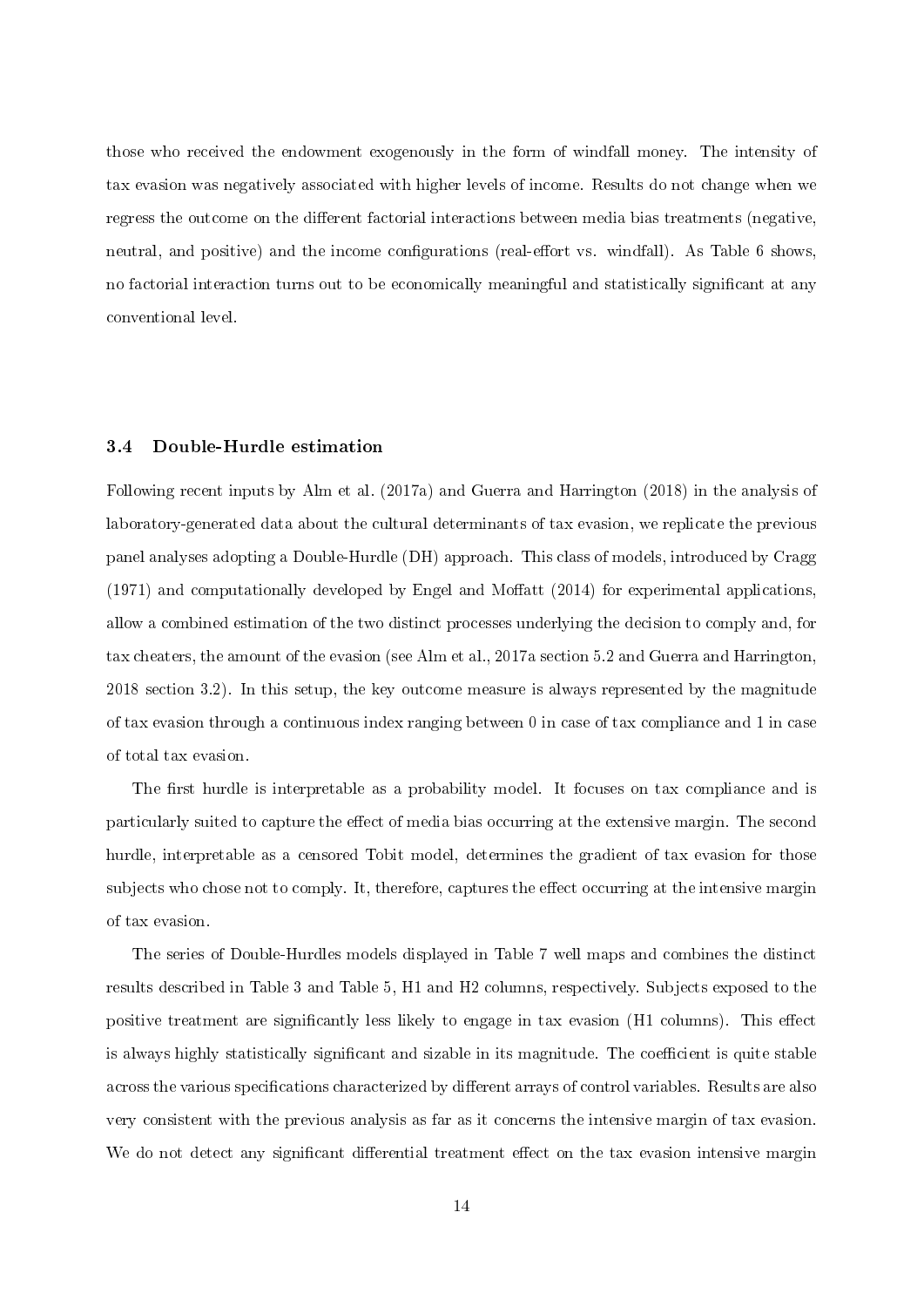| Outcome:<br>$\tan$ evasion -<br>intensive margin | Model<br>(1) | Model<br>(2) | Model<br>(3) | Model<br>(4)   | Model<br>(5) |
|--------------------------------------------------|--------------|--------------|--------------|----------------|--------------|
|                                                  |              |              |              |                |              |
|                                                  | 0.041        | 0.037        | 0.037        | 0.038          | 0.051        |
| $T_{NEG}$                                        | (0.057)      | (0.057)      | (0.057)      | (0.056)        | (0.057)      |
|                                                  |              |              |              |                |              |
|                                                  | $0.013\,$    | 0.010        | 0.009        | $0.012\,$      | 0.021        |
| $T_{POS}$                                        | (0.060)      | (0.059)      | (0.059)      | (0.059)        | (0.060)      |
|                                                  |              |              |              |                |              |
|                                                  | $-0.024$     | $-0.038$     | $-0.035$     | $-0.036$       | $-0.023$     |
| $C_{RE}$                                         | (0.048)      | (0.048)      | (0.048)      | (0.048)        | (0.048)      |
|                                                  |              |              |              |                |              |
|                                                  |              | $-0.001***$  | $-0.001***$  | $-0.001***$    | $-0.001***$  |
| Income                                           |              | (0.0001)     | (0.0001)     | (0.0001)       | (0.0001)     |
|                                                  |              |              |              | $-0.119$       | $-0.076$     |
| Inspection lagged                                |              |              |              | (0.179)        | (0.177)      |
|                                                  |              |              |              |                |              |
|                                                  |              |              |              | 0.054          | 0.051        |
| Sanction lagged                                  |              |              |              | (0.052)        | (0.052)      |
|                                                  |              |              |              |                |              |
|                                                  |              |              |              | $-0.004$       | $-0.103$     |
| Risk Aversion                                    |              |              |              | (0.156)        | (0.157)      |
|                                                  |              |              |              |                |              |
| Round dummies                                    | $\rm{no}$    | $\mathbf{n}$ | yes          | yes            | yes          |
|                                                  |              |              |              |                |              |
| Demographics                                     | $\mathbf{n}$ | $\mathbf{n}$ | $\mathbf{n}$ | $\mathbf{n}$ o | yes          |
|                                                  | $0.546***$   | $0.673***$   | $0.645***$   | $0.649***$     | 0.242        |
| Constant                                         | (0.043)      | (0.063)      | (0.073)      | (0.073)        | (0.337)      |
| $T_{NEU}$                                        |              |              |              |                |              |
| $\overline{ll}$                                  | $-60.873$    | $-57.171$    | $-56.012$    | $-55.248$      | $-49.946$    |
|                                                  |              |              |              |                |              |
| $p > \chi^2$                                     | 0.869        | 0.085        | 0.229        | 0.357          | 0.110        |
|                                                  |              |              |              |                |              |
| Obs.                                             | 604          | 604          | 604          | 604            | 604          |
|                                                  |              |              |              |                |              |

Table 5: Tax evasion intensity (intensive margin index: share of individual tax evasion, ranging from 0.001 to 1). Main experimental treatments: negative vs. positive.

Notes: Linear probability panel two-way model, with random effects - clusters: group, individual. Std. errors in parentheses, \* $p\!<\!0.1;$ \*\* $p\!<\!0.05;$ \*\*\* $p\!<\!0.01.$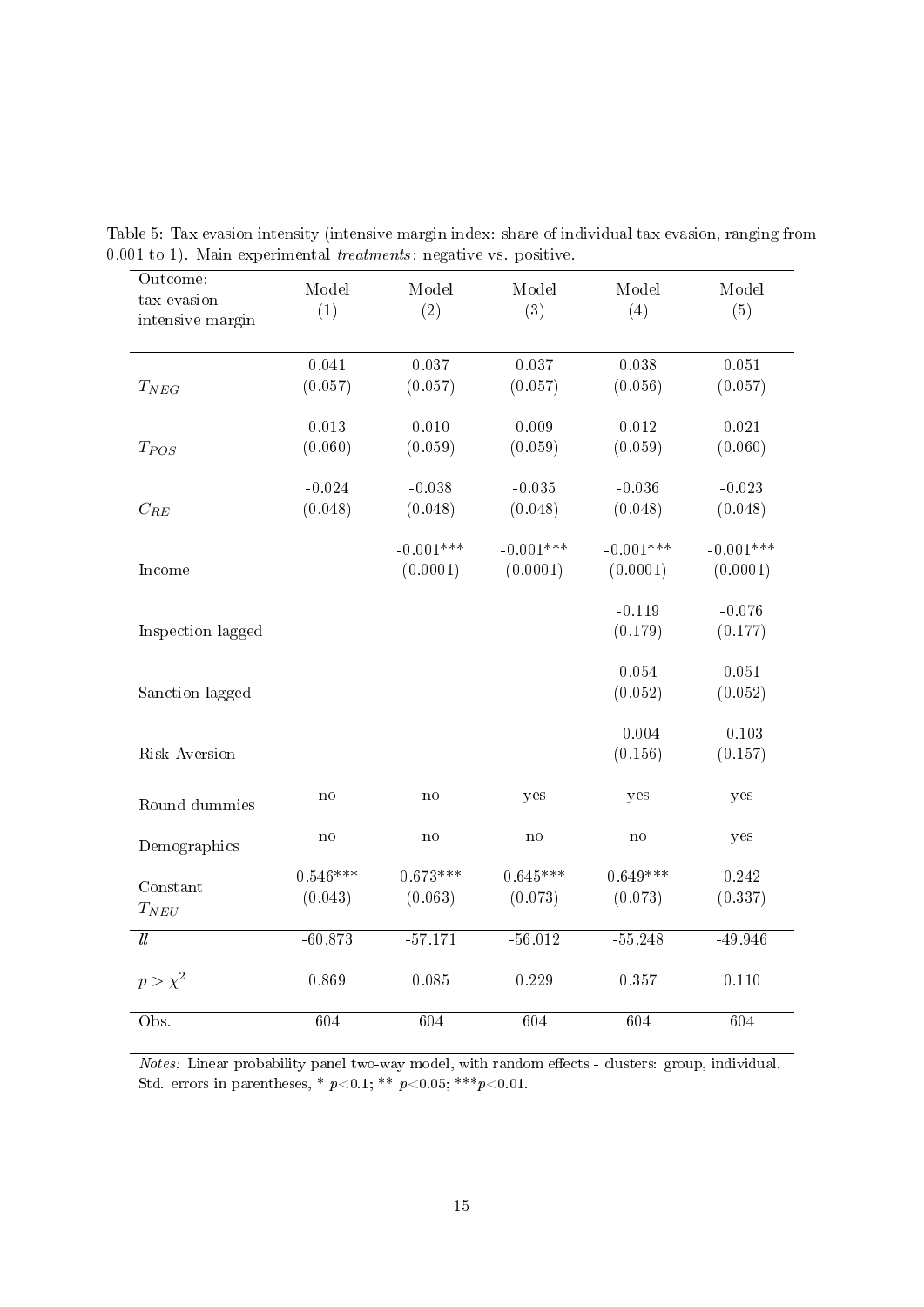| Outcome:<br>tax evasion -       | Model                 | Model                   | Model                   | Model                   | Model                   |
|---------------------------------|-----------------------|-------------------------|-------------------------|-------------------------|-------------------------|
| intensive margin                | (1)                   | (2)                     | (3)                     | (4)                     | (5)                     |
| $T_{NEG}$ <sup>*</sup> $C_{WF}$ | 0.056<br>(0.076)      | 0.047<br>(0.076)        | 0.046<br>(0.076)        | 0.046<br>(0.076)        | 0.056<br>(0.076)        |
| $T_{NEG}$ <sup>*</sup> $C_{RE}$ | $-0.017$<br>(0.084)   | $-0.018$<br>(0.083)     | $-0.020$<br>(0.083)     | $-0.015$<br>(0.083)     | $-0.006$<br>(0.083)     |
| $T_{POS}$ <sup>*</sup> $C_{WF}$ | $-0.031$<br>(0.084)   | $-0.048$<br>(0.083)     | $-0.046$<br>(0.083)     | $-0.046$<br>(0.083)     | $-0.035$<br>(0.081)     |
| $T_{POS}$ <sup>*</sup> $C_{RE}$ | $-0.001$<br>(0.073)   | $-0.015$<br>(0.073)     | $-0.013$<br>(0.073)     | $-0.011$<br>(0.073)     | 0.014<br>(0.072)        |
| $T_{NEU}$ <sup>*</sup> $C_{RE}$ | 0.005<br>(0.074)      | $-0.015$<br>(0.074)     | $-0.013$<br>(0.074)     | $-0.012$<br>(0.074)     | 0.009<br>(0.073)        |
| Income                          |                       | $-0.001***$<br>(0.0001) | $-0.001***$<br>(0.0001) | $-0.001***$<br>(0.0001) | $-0.001***$<br>(0.0001) |
| Inspection lagged               |                       |                         |                         | $-0.112$<br>(0.179)     | $-0.070$<br>(0.177)     |
| Sanction lagged                 |                       |                         |                         | 0.054<br>(0.052)        | 0.051<br>(0.052)        |
| Risk Aversion                   |                       |                         |                         | $-0.012$<br>(0.158)     | $-0.120$<br>(0.159)     |
| Round dummies                   | $\mathbf{n}$          | $\mathbf{n}$            | yes                     | yes                     | yes                     |
| Demographics                    | $\mathbf{n}$          | no                      | no                      | no                      | yes                     |
| Constant<br>$(T_{NEU})$         | $0.548***$<br>(0.049) | $0.676***$<br>(0.068)   | $0.647***$<br>(0.078)   | $0.651***$<br>(0.077)   | 0.254<br>(0.338)        |
| $\overline{u}$                  | $-60.644$             | $-57.007$               | $-55.841$               | $-55.103$               | $-49.683$               |
| $p > \chi^2$                    | 0.946                 | 0.203                   | 0.367                   | 0.496                   | 0.166                   |
| Obs.                            | 604                   | 604                     | 604                     | 604                     | 604                     |

Table 6: Tax evasion intensity (intensive margin index: share of individual tax evasion, ranging from 0.01 to 1.00). Full factorial design.

Notes: Linear probability panel two-way model, with random effects - clusters: group, individual. Std. errors in parentheses, \*  $p<0.1$ ; \*\*  $p<0.05$ ; \*\*\* $p<0.01$ .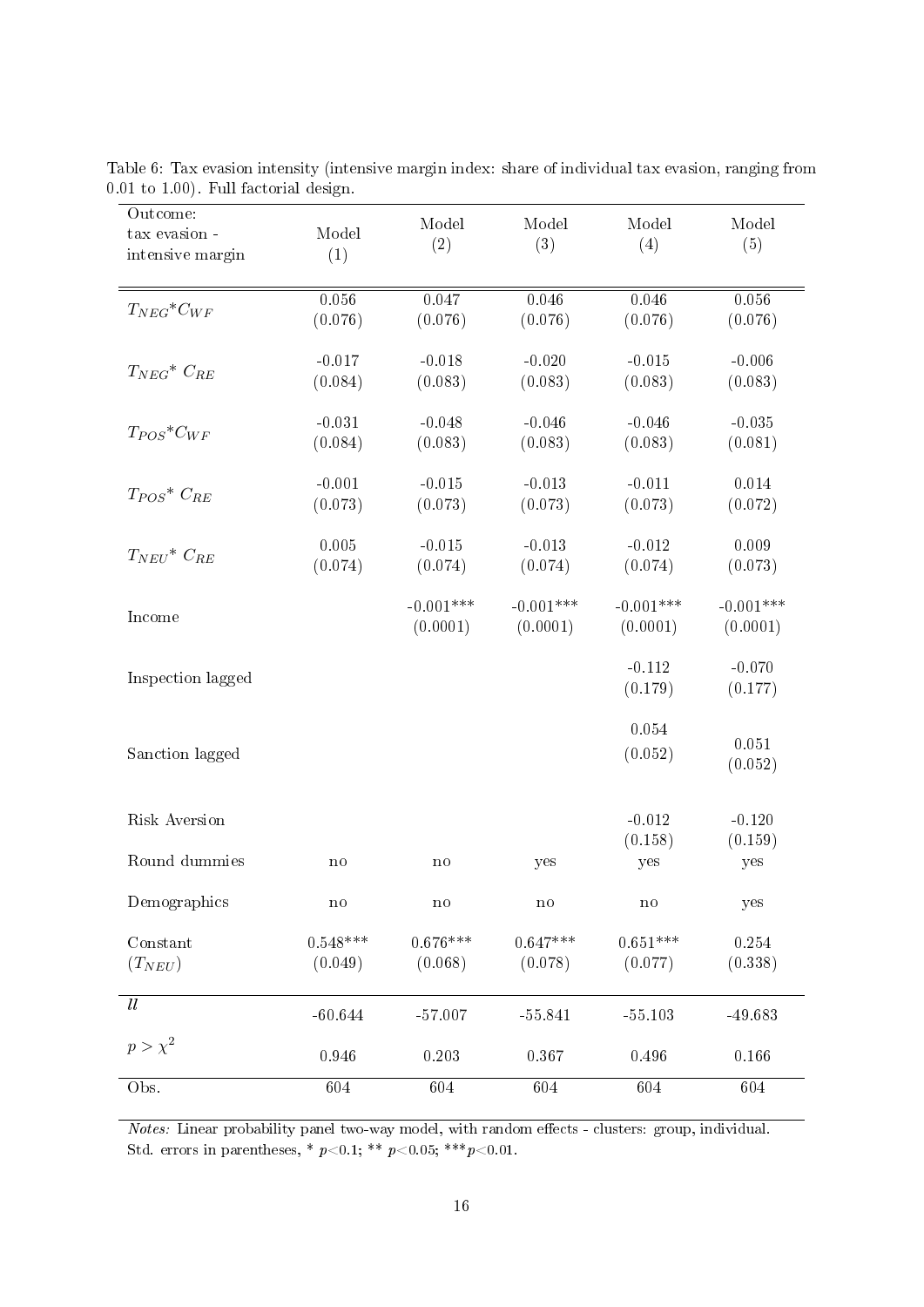captured on the second hurdle (H2 columns). Tax noncompliance (H1) is positively associated with income, while the intensity of tax evasion (H2) decreases with participants' earnings.

The general result picture does not change when we regress the outcome on the different factorial interactions between media bias treatments (negative, neutral, and positive) and the income congurations (real-effort vs. windfall). Focusing on the first hurdle (H1 columns) reported in Table 8, both the factorial coefficients associated with the positive treatment  $-T_{POS}$ <sup>\*</sup>C<sub>RE</sub> and  $T_{POS}$ <sup>\*</sup>C<sub>WF</sub> — are always statistically significant and stable in their magnitudes throughout the different specifications  $(1 \text{ to } 5)$ . On the other hand, the coefficients associated with the interactions based on the negative treatment turn out not to be systematically different from the constant term. Results are also very consistent with the previous analysis regarding the intensive margin (H2 columns) of tax cheating behavior. In all the second hurdle models, no factorial interaction turns out to be economically meaningful and statistically significant at any conventional level.

#### 4 Discussion

Our study provides the first experimental evidence that biased information about government action and public finance affects tax compliance, suggesting that news headlines act as a constant source of psychological priming. In the experiment, priming participants with positive news induced a significant change in their probability to comply. The exposure to negative news, instead, failed to elicit a behavioral response. The lack of effect can be interpreted as a form of expectation matching (negative news on government spending is what taxpayers routinely expect to see on a television screen) or as a sort of immunization effect: people are so used to an unfavorable presentation of public nance and policy issues that they fatalistically take negative news about the public sector as business as usual. In either case participants seem to perceive the media negativity bias as the norm rather than the exception. This result is in full accordance with evidence that a negativity bias systematically pervades political (Kepplinger et al., 2012; Lengauer et al., 2012; Elejalde et al., 2018) and economic (Garz, 2014; Soroka et al., 2018) news making. This phenomenon is demand-driven, as it is likely a product of a human tendency to be more attentive to negative news content (Soroka et al., 2019), and generates a sort of 'spiral of cynicism' (Cappella and Jamieson, 1997), in that the public's demand for sensational news strengthens the incentive for providing negative contents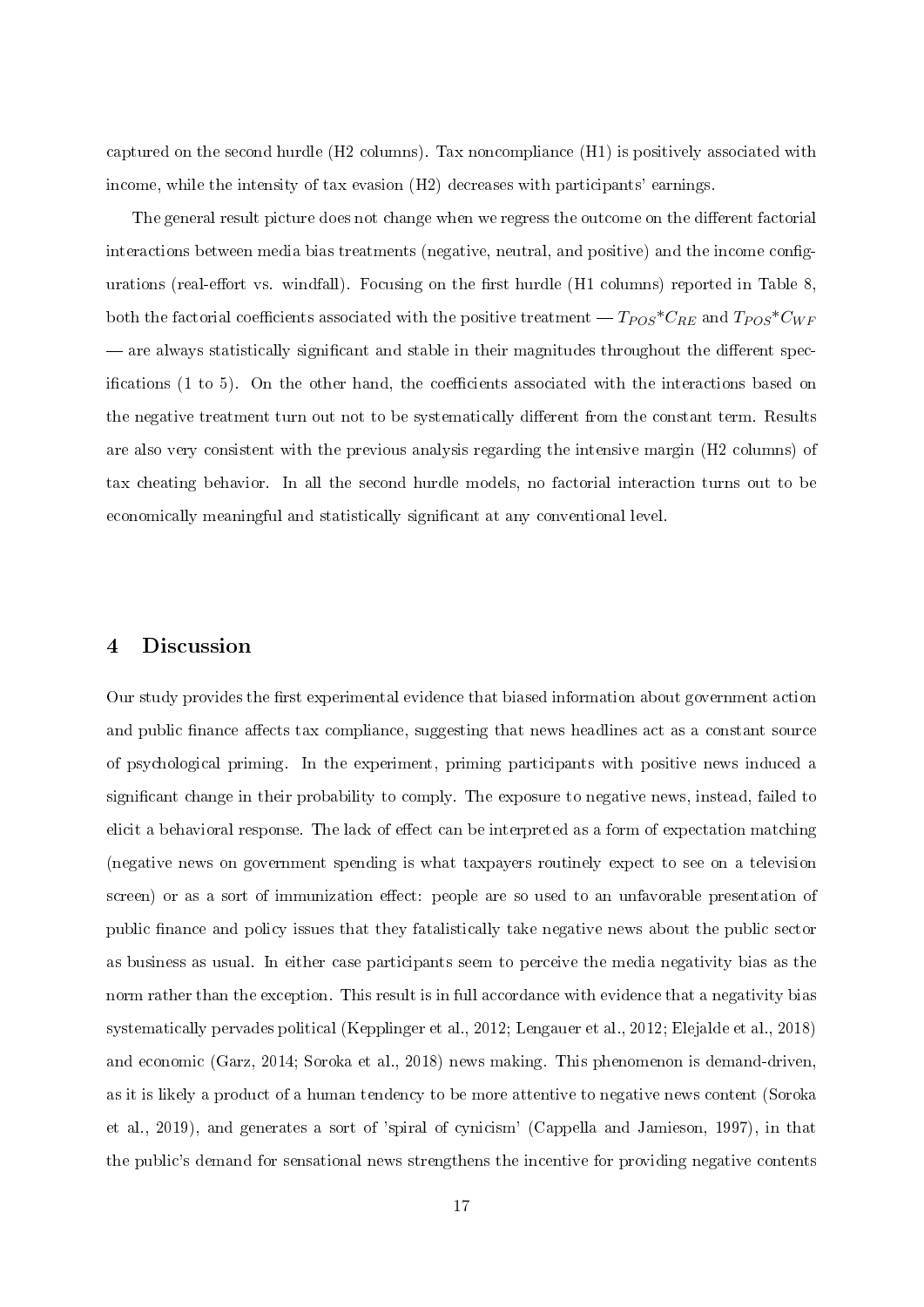|                       |              |                |                                                                                                                    |                | Table 7: Double-Hurdle estimation, by treatments. |                |                      |                         |             |                |
|-----------------------|--------------|----------------|--------------------------------------------------------------------------------------------------------------------|----------------|---------------------------------------------------|----------------|----------------------|-------------------------|-------------|----------------|
|                       | Model (1)    |                | Model (2)                                                                                                          |                | Model (3)                                         |                | Model (4)            |                         | Model (5)   |                |
|                       | $\Xi$        | H <sub>2</sub> | $\Xi$                                                                                                              | H <sub>2</sub> | $\Xi$                                             | H <sub>2</sub> | $\Xi$                | H <sub>2</sub>          | $\Xi$       | H <sub>2</sub> |
| $T_{NEG}$             | $-0.413*$    | 0.068          | $-0.336*$                                                                                                          | 0.048          | $-0.325*$                                         | 0.046          | $-0.296$             | 0.063                   | $-0.282$    | 0.075          |
|                       | (0.218)      | (0.059)        | (0.184)                                                                                                            | (0.056)        | $\left(0.18\right)$                               | (0.055)        | $\left( 0.21\right)$ | (0.056)                 | (0.195)     | (0.055)        |
| $T_{POS}$             | $-0.883***$  | $-0.012$       | $-0.803***$                                                                                                        | $-0.034$       | $0.798***$                                        | $-0.036$       | $0.820***$           | $-0.007$                | $0.760***$  | $0.01\,$       |
|                       | (0.218)      | (0.064)        | (0.183)                                                                                                            | (0.062)        | (0.181)                                           | (0.062)        | (0.212)              | (0.062)                 | (0.198)     | (0.062)        |
| $C_{RET}$             | $0.105\,$    | $0.03\,$       | 0.202                                                                                                              | $-0.064$       | $\!0.203$                                         | $-0.061$       | 0.133                | $-0.047$                | 0.134       | $-0.041$       |
|                       | (0.121)      | (0.047)        | (0.132)                                                                                                            | (0.048)        | (0.134)                                           | (0.049)        | (0.144)              | (0.05)                  | (0.135)     | (0.046)        |
| Income                |              |                | $0.001***$                                                                                                         | $-0.001**$     | $0.001**$                                         | $0.001**$      | $0.001***$           | $0.001***$              | $0.001***$  | $0.001**$      |
|                       |              |                | (0.0001)                                                                                                           | (0.0001)       | (0.0001)                                          | (0.0001)       | (0.0001)             | (0.0001)                | (0.0001)    | (0.0001)       |
| Inspection            |              |                |                                                                                                                    |                |                                                   |                | $-0.149$             | $-0.612*$               | $-0.705$    | $-0.347$       |
| lagged                |              |                |                                                                                                                    |                |                                                   |                | (1.335)              | (0.357)                 | (0.802)     | (0.367)        |
| Sanction              |              |                |                                                                                                                    |                |                                                   |                | 5.13                 | 0.093                   | 0.675       | $0.220*$       |
| lagged                |              |                |                                                                                                                    |                |                                                   |                | (9.436)              | (0.102)                 | (0.412)     | (0.117)        |
| Risk aversion         |              |                |                                                                                                                    |                |                                                   |                | $1.713***$           | 0.043                   | $.564***$   | $-0.004$       |
|                       |              |                |                                                                                                                    |                |                                                   |                | (0.421)              | (0.148)                 | (0.384)     | (0.154)        |
| Period                | $\mathbf{a}$ | $\mathbf{a}$   | $\mathbf{a}$                                                                                                       | $\mathbf{a}$   | yes                                               | yes            | yes                  | yes                     | yes         | yes            |
| dummies               |              |                |                                                                                                                    |                |                                                   |                |                      |                         |             |                |
| Demographics          | $\mathbf{a}$ | $\mathbf{a}$   | $\overline{\mathbf{a}}$                                                                                            | $\mathbf{a}$   | $\mathbf{a}$                                      | $\overline{a}$ | $\mathbf{a}$         | $\overline{\mathbf{a}}$ | yes         | yes            |
| Constant              | $0.919***$   | $0.415***$     | 0.135                                                                                                              | $0.766***$     | 0.172                                             | $0.74***$      | 0.514                | $0.673***$              | $1.736*$    | $-0.22$        |
| $T_{XBU}$             | (0.228)      | (0.06)         | (0.328)                                                                                                            | (0.129)        | (0.381)                                           | (0.156)        | (0.438)              | (0.170)                 | (1.054)     | (0.332)        |
| $\chi^2$ overall      | 37.801 ***   |                | 49.123 ***                                                                                                         |                | 52.060 ***                                        |                |                      | 72.235 ***              | 118.080 *** |                |
| Pseudo $\mathbb{R}^2$ | 0.031        | 0.0216         | 0.032                                                                                                              | 0.022          | 0.034                                             | 0.023          | 0.058                | 0.042                   | 0.061       | 0.048          |
| Obs.                  | 1,100        | $1,100$        | $1,100$                                                                                                            | 1,100          | $1,100$                                           | 1,100          | 1,100                | 1,100                   | 1,100       | 1,100          |
|                       |              |                | <i>Notes:</i> Double-hurdle model. Std. errors in parentheses, $* p \lt 0.1$ ; $** p \lt 0.05$ , $** p \lt 0.01$ . |                |                                                   |                |                      |                         |             |                |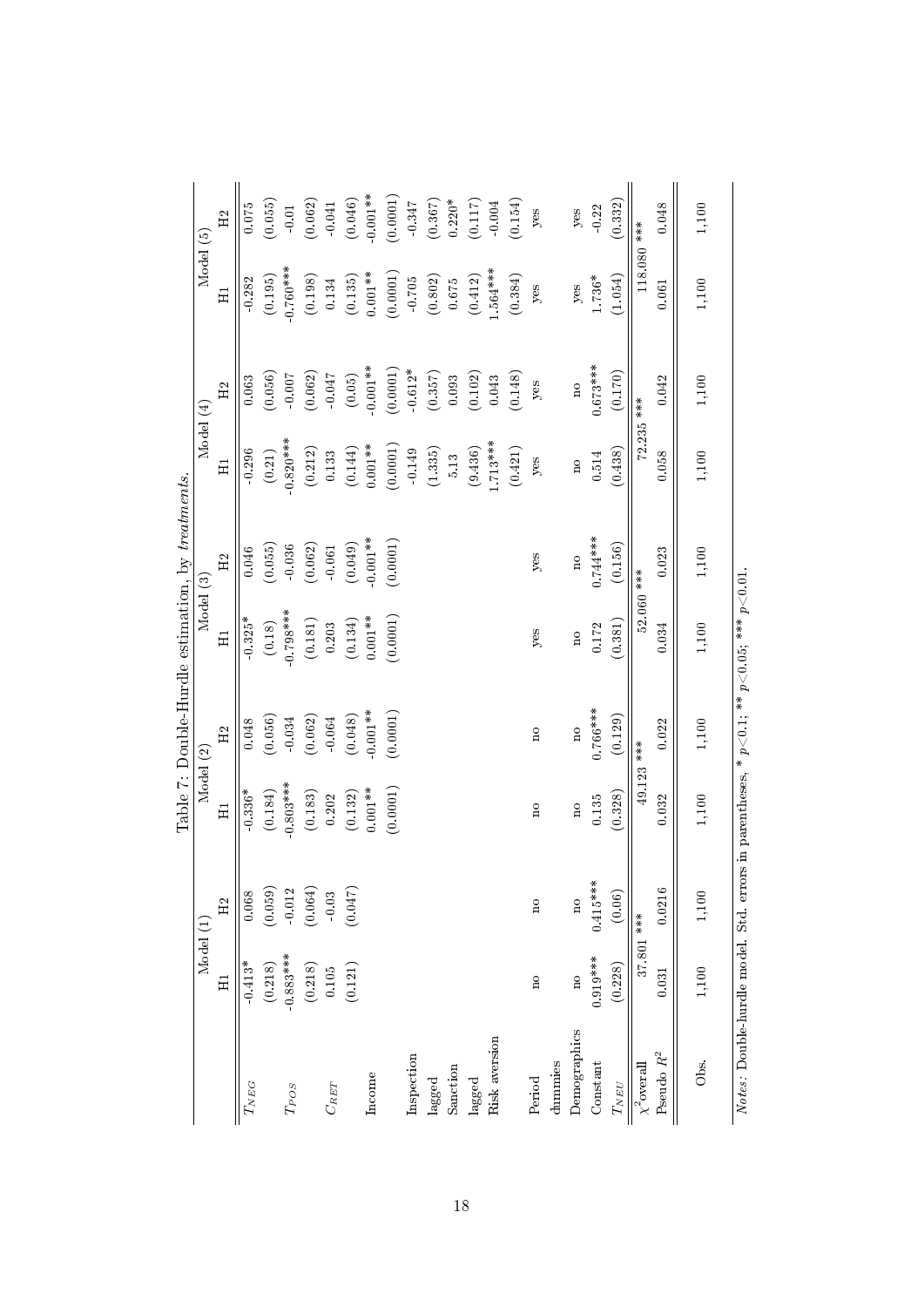|                          | Model (1)    |                         | Model (2)    | Table 8: Double-Hurdle estimation, factorial design | Model                                                                                                          | ි              | Model (4)    |              | Model       | $\widetilde{\mathbf{e}}$ |
|--------------------------|--------------|-------------------------|--------------|-----------------------------------------------------|----------------------------------------------------------------------------------------------------------------|----------------|--------------|--------------|-------------|--------------------------|
|                          | H            | H <sub>2</sub>          | H            | H <sub>2</sub>                                      | H                                                                                                              | H <sub>2</sub> | $H_1$        | H2           | $H_1$       | H <sub>2</sub>           |
|                          |              |                         |              |                                                     |                                                                                                                |                |              |              |             |                          |
| $T_{NEG}$ * $C_{WF}$     | 0.366        | $\overline{0}$ .        | 0.283        | 0.068                                               | $-0.262$                                                                                                       | 0.063          | 0.097        | 0.063        | $-0.206$    | 0.094                    |
|                          | (0.273)      | (0.084)                 | (0.245)      | (0.081)                                             | (0.239)                                                                                                        | (0.08)         | (0.269)      | (0.082)      | (0.289)     | (0.08)                   |
| $T_{NEG}$ * $C_{RE}$     | $-0.241$     | $0.013\,$               | $-0.102$     | $-0.033$                                            | 0.093                                                                                                          | $-0.031$       | $-0.03$      | 0.008        | $-0.128$    | 0.024                    |
|                          | (0.279)      | (0.084)                 | (0.259)      | (0.081)                                             | (0.252)                                                                                                        | (0.081)        | (0.276)      | (0.081)      | (0.28)      | (770.077)                |
| $T_{POS}$ * $C_{WF}$     | $-0.794***$  | $-0.05$                 | $-0.742***$  | $-0.067$                                            | $0.736***$                                                                                                     | 0.068          | $-0.618**$   | $-0.053$     | $-0.718**$  | 0.027                    |
|                          | (0.276)      | (0.094)                 | (0.251)      | (0.091)                                             | (0.243)                                                                                                        | (0.091)        | (0.271)      | (0.094)      | (0.296)     | (0.09)                   |
| $T_{POS}$ * $C_{RE}$     | $-0.753***$  | $-0.009$                | $-0.573**$   | $-0.074$                                            | $-0.558**$                                                                                                     | $-0.074$       | $-0.542**$   | $-0.046$     | $-0.571**$  | 0.033                    |
|                          | (0.269)      | (0.088)                 | (0.251)      | (0.088)                                             | (0.244)                                                                                                        | (0.088)        | (0.268)      | (0.087)      | (0.281)     | (0.082)                  |
| $T_{N \to U}$ * $C_{RE}$ | 0.239        | 0.029                   | 0.295        | $-0.066$                                            | 0.309                                                                                                          | $-0.065$       | 0.479        | $-0.074$     | 0.213       | $-0.034$                 |
|                          | (0.398)      | (0.094)                 | (0.323)      | (0.088)                                             | (0.320)                                                                                                        | (0.088)        | (0.384)      | (0.089)      | (0.32)      | (0.082)                  |
| Income                   |              |                         | $0.001***$   | $0.001**$                                           | $0.001***$                                                                                                     | $-0.001***$    | $0.001**$    | $0.001**$    | $0.001**$   | $-0.001**$               |
|                          |              |                         | (0.0001)     | (0.0001)                                            | (0.0001)                                                                                                       | (0.0001)       | (0.0001)     | (0.0001)     | (0.0001)    | (0.0001)                 |
| Inspection               |              |                         |              |                                                     |                                                                                                                |                | 0.153        | $-0.607*$    | $-0.7$      | $-0.344$                 |
| lagged                   |              |                         |              |                                                     |                                                                                                                |                | (1.326)      | (0.36)       | (0.812)     | (0.372)                  |
| Sanction                 |              |                         |              |                                                     |                                                                                                                |                | 5.119        | 0.087        | 0.682       | $0.213*$                 |
| lagged                   |              |                         |              |                                                     |                                                                                                                |                | (46.077)     | (0.102)      | (0.42)      | (0.119)                  |
| Risk aversion            |              |                         |              |                                                     |                                                                                                                |                | $1.761***$   | 0.027        | $1.581***$  | 0.009                    |
|                          |              |                         |              |                                                     |                                                                                                                |                | (0.428)      | (0.153)      | (0.396)     | (0.165)                  |
| Period                   | $\mathbf{a}$ | $\mathbf{a}$            | $\mathbf{a}$ | $\mathbf{a}$                                        | yes                                                                                                            | yes            | yes          | yes          | yes         | yes                      |
| dummies                  |              |                         |              |                                                     |                                                                                                                |                |              |              |             |                          |
| Demographics             | $\mathbf{a}$ | $\overline{\mathbf{n}}$ | $\mathbf{a}$ | $\mathbf{a}$                                        | $\mathbf{a}$                                                                                                   | $\mathbf{a}$   | $\mathbf{p}$ | $\mathbf{a}$ | yes         | yes                      |
| Constant                 | $0.864***$   | $0.413***$              | 0.096        | $0.754***$                                          | 0.129                                                                                                          | $0.730***$     | $-0.687$     | $0.670***$   | 1.627       | $-0.216$                 |
| $T_{NEU}$ * $C_{WF}$     | (0.258)      | (0.072)                 | (0.352)      | (0.136)                                             | (0.399)                                                                                                        | (0.161)        | (0.458)      | (0.178)      | (1.117)     | (0.348)                  |
| $\chi^2$ overall         | $37.832$ *** |                         | 50.044 ***   |                                                     | 53.026 ***                                                                                                     |                |              | 73.219 ***   | 119.080 *** |                          |
| Pseudo $\mathbb{R}^2$    | 0.031        | 0.022                   | 0.032        | 0.022                                               | 0.034                                                                                                          | 0.023          | 0.058        | 0.042        | 0.062       | 0.049                    |
| Obs.                     | 1,100        | 1,100                   | 1,100        | 1,100                                               | 1,100                                                                                                          | 1,100          | 1,100        | 1,100        | 1,100       | $1,100$                  |
|                          |              |                         |              |                                                     | <i>Notes:</i> Double-hurdle model. Std. errors in parentheses, $* p < 0.1$ ; ** $p < 0.05$ ; ** $* p < 0.01$ . |                |              |              |             |                          |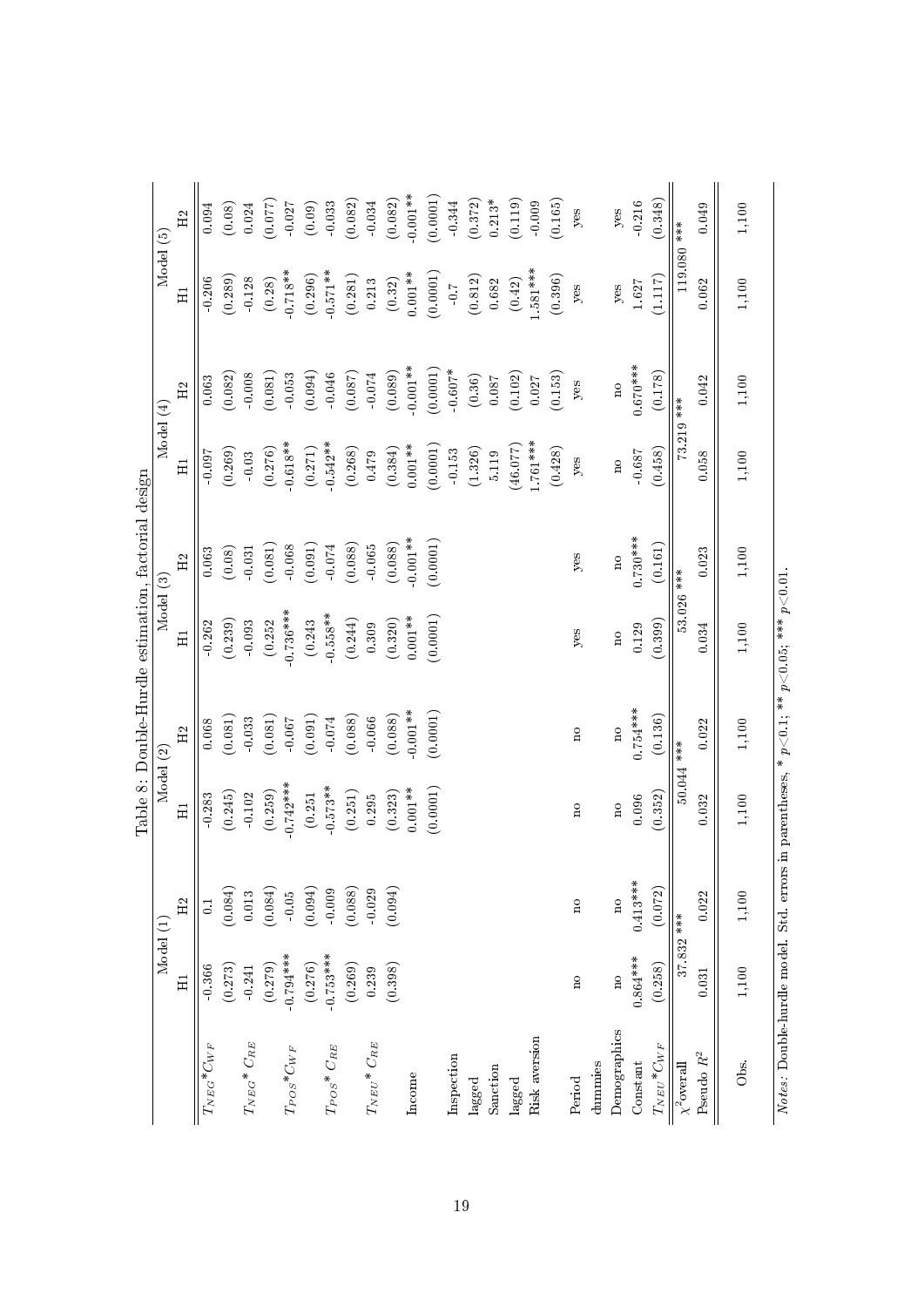in journalists and newsmakers (Soroka et al., 2019). The recent spreading of anti-establishment narratives have further exacerbated the negativity bias in reporting about the efficiency and fairness of public institutions (Wettstein et al., 2018; Couttenier et al., 2019).

The analysis of the intensive margin of evasion also suggests that, once individuals have decided to cheat on taxes, media bias has no signicant impact on the magnitude of tax evasion. It is in the first, and perhaps most important, stage of taxpayers' decision to comply that the bias of news about public finance and policy seems to play a crucial role.

These discouraging results, however, are balanced by the promising finding of the positive effect on tax compliance of even brief exposure to good news about the public sector's activity. Contrary to intuition, according to which a piece of adverse news is more salient than a good one, merely exposing participants with a few, authentic, information about the appropriate use of tax revenues acts as a powerful determinant of higher levels of tax compliance. This result is consistent with previous evidence that politeness in expressing a difference of opinions in social media is more salient than online incivility, and therefore prompts a stronger behavioral response across participants in a trust game (Antoci et al., 2019).

The effect of positive news is not only highly statistically significant and economically sizable but even robust to further manipulation in terms of whether participants earned their money based on a real-effort task or the exogenous decision of experimenters. This evidence indicates that the bias of information about public nance and policy matters more than the source of taxpayers' income.

From an economic perspective, the results of our experiment suggest that the satisfaction of taxpayers with the functioning of the public sector and the use of tax revenues is a critical driver of their compliance decisions. Citizens probably feel intrinsically motivated to honestly declare their full tax liability to the extent to which they perceive the outcomes of public policy as fair and legitimate, as if a sort of psychological contract with tax authorities was in force (Feld and Frey, 2007). The belief that the government does not spend well citizens' taxes may encourage them to reciprocate by refusing to pay their full tax liability (Spicer and Lundstedt, 1976). If, instead, the belief prevails that the government uses its tax revenue to appropriately fund public goods and services, taxpayers will be more willing to comply (Alm et al., 1993), even if they do not personally receive a full public good equivalent of their payments (Frey and Feld, 2002; Frey et al., 2004; Feld and Frey, 2007). Theories of the psychological contract imply a crucial role for information about public policy. However, citizens' awareness of the efficiency and fairness of public institutions does not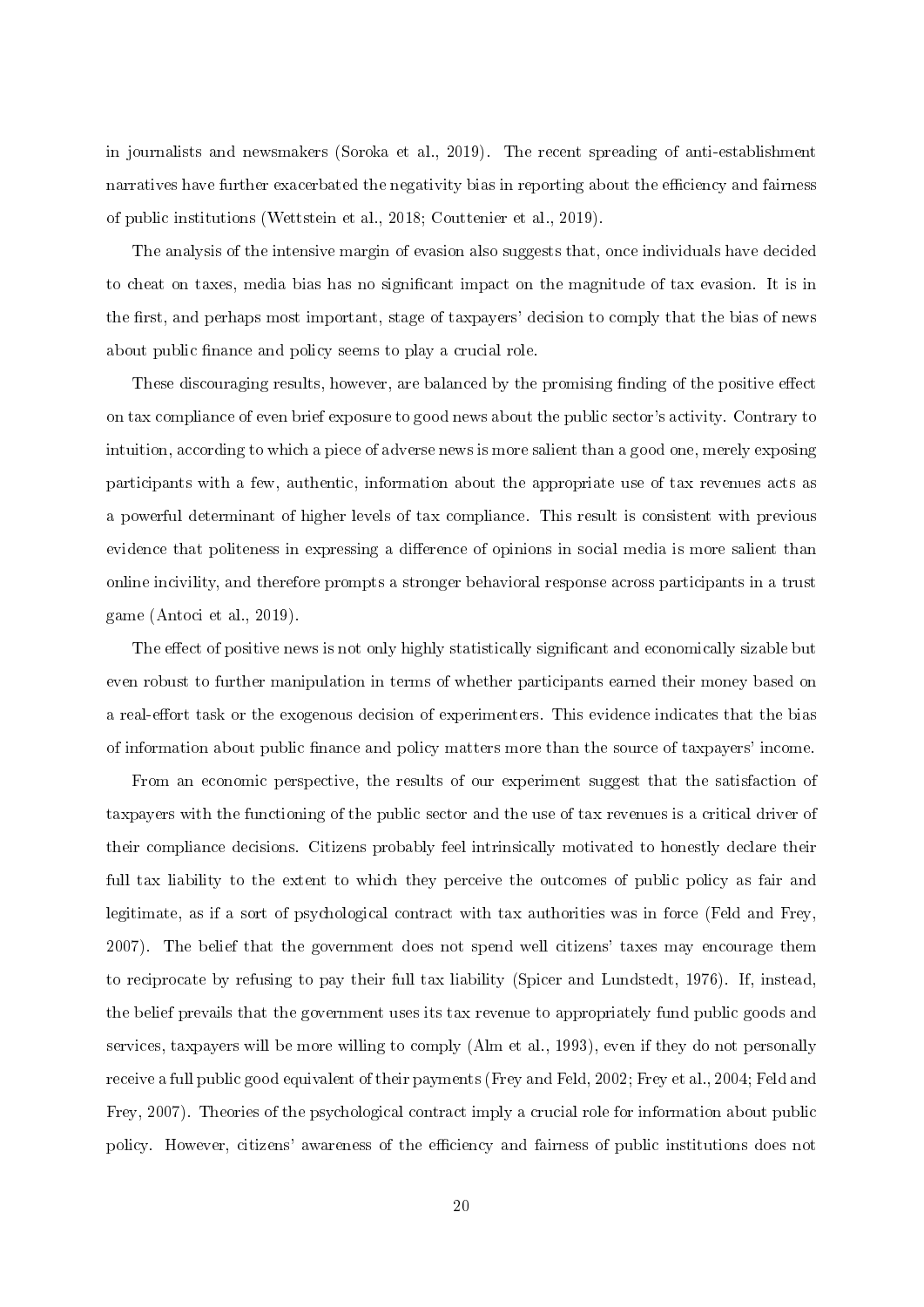only depend on the government's ability to fairly and adequately communicate about its use of tax revenues. Rather, it basically relies on the media's presentation of the efficiency and fairness of public institutions. Freedom in the provision, selection, and tone of information about the government is a cornerstone of democracy, and we indeed do not advice any form of governmental interference with the media's freedom of expression and critique. Our results instead suggest that stronger attention to impartially reporting  $\sim$  also  $\sim$  good news (Iggers, 2018) may ultimately strengthen the psychological contract between taxpayers and the state by allowing the public sector to fully exploit its tax revenue potential, which could, in turn, be conducive to improvements in the provision of public goods and services.

# 5 Conclusion

In this paper, we designed a framed laboratory experiment to study how the media bias in reporting about public finance and policy issues affects tax compliance in a repeated taxation game. The striking result of our study is that even minimal exposure to authentic news about the appropriate use of tax revenues by the public sector has a statistically significant and economically sizable effect on the probability to comply. This result suggests that what is at stake in taxpayers' reporting decisions may not be merely the rational choice between risky assets in a portfolio under the constraint of the tax audits and penalties. Individuals may tend to reciprocate the behavior they observe in the government, and more in general in public institutions, as if they were bounded to them by a psychological contract (Frey and Feld, 2002; Feld and Frey, 2007). If citizens believe the government is pursuing its objectives with efficiency and fairness, they may be more intrinsically motivated to pay their taxes to contribute to the welfare of the community. Theories of the psychological contract do not explicitly point out the crucial role of communication and information in nudging taxpayers' behavioral responses based on reciprocity. In our experiment, we highlighted and clarified this role. Overall, our results reveal that biased news function as a constant source of psychological priming influencing tax compliance decisions. The systematic tendency of the media to focus on negative news entails hidden social costs related to the government's inability to fully exploit its tax revenue potential and meet its fiscal goals, with detrimental effects on the efficient provision of public goods and services.

The take-home message for policymakers is rather straightforward. Public policy can create the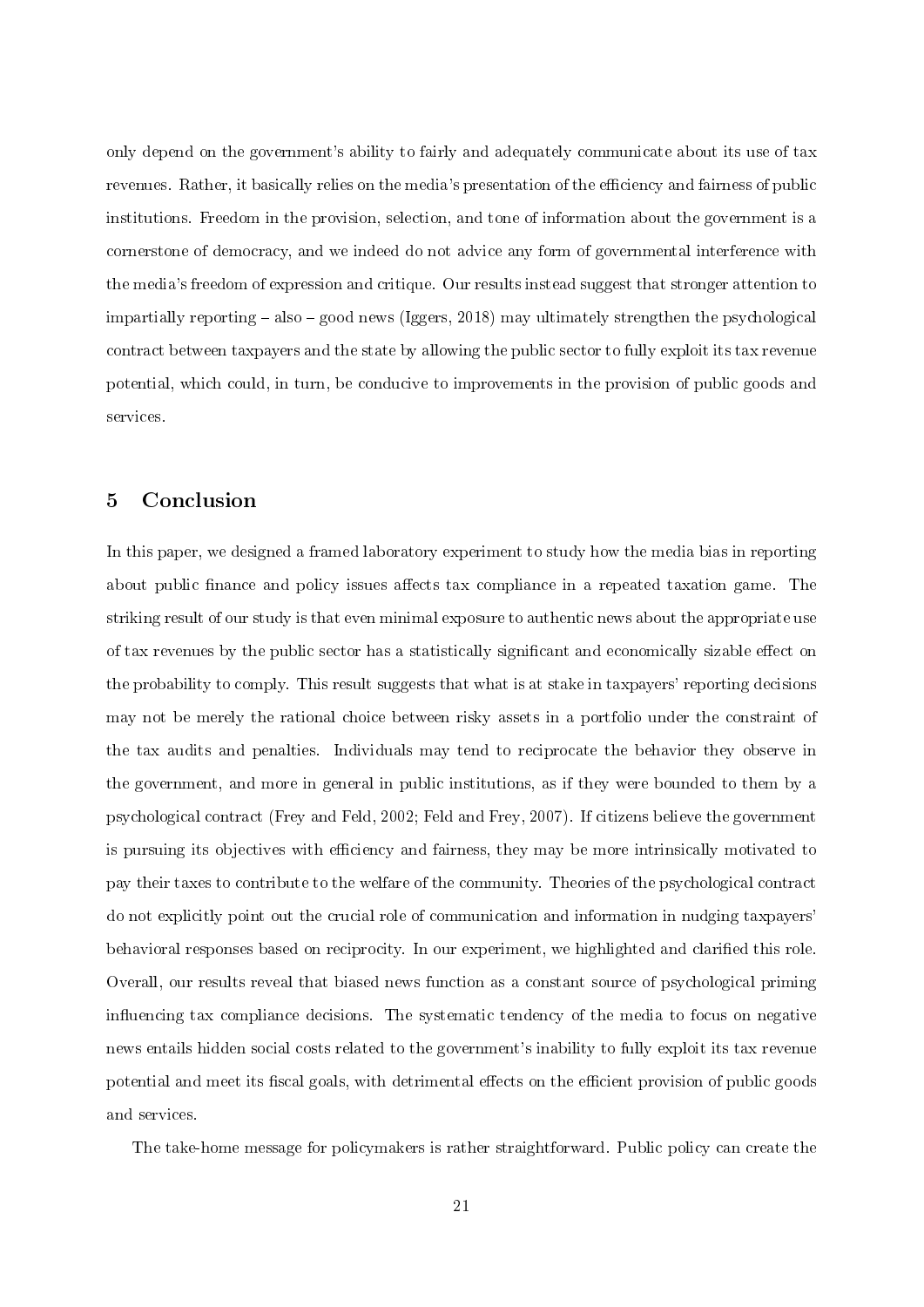preconditions to promote tax compliance in previously unsuspected ways. The design of strategies and incentives nudging the provision of more balanced information that impartially reports also positive news (Iggers, 2018) could help the government to meet its tax revenue objectives, possibly feeding a virtuous cycle through the more efficient provision of public goods and services. In doing so, the preservation of freedom of expression and critique would play a crucial role not only in supporting democracy but also in strengthening the belief that the political process is fair and the policy outcomes legitimate, which could, in turn, further underpin tax morale and compliance.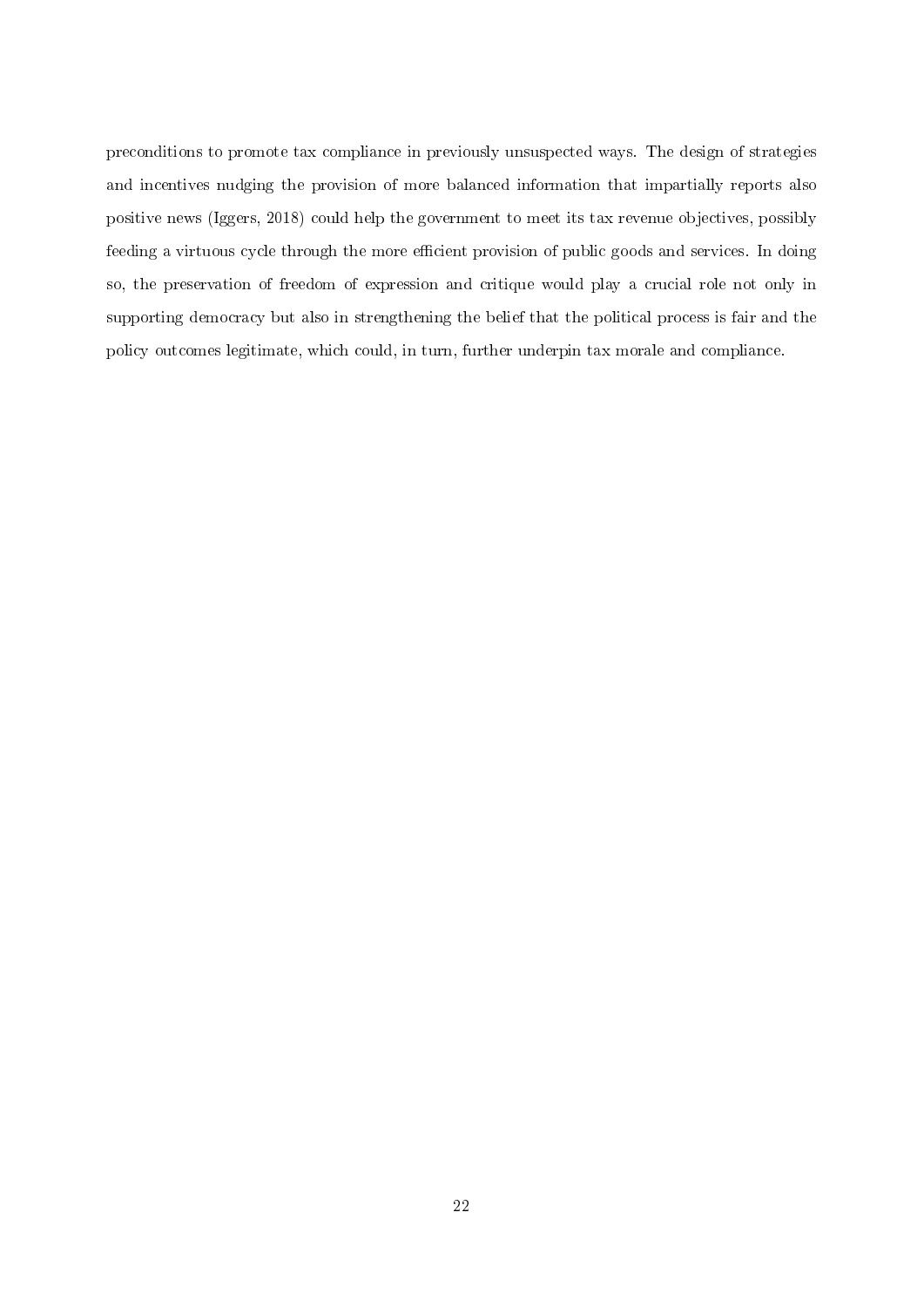### References

- Abeler, J., Falk, A., Goette, L., and Huffman, D. (2011). Reference points and effort provision. American Economic Review,  $101(2)$ : 470-92.
- Agridas, C. (2015). What drives media bias? new evidence from recent newspaper closures. Journal of Media Economics,  $28(3)$ :123-141.
- Alesina, A. and Angeletos, G. M. (2005). Fairness and redistribution. American Economic Review,  $95(4):960-980.$
- Allingham, M. G. and Sandmmo, A. (1992). Income and tax evasion: a theoretical analysis. Journal of Public Economics,  $1(3-4)$ : 323-338.
- Alm, J. (2019). What motivates tax compliance? *Journal of Economic Surveys*, 33(2):353–388.
- Alm, J., Bernasconi, M., Laury, S., Lee, D. J., and Wallace, S. (2017a). Culture, compliance, and condentiality: Taxpayer behavior in the united states and italy. Journal of Economic Behavior and Organization,  $140.176-196$ .
- Alm, J., Bloomquist, K. M., and McKee, M. (2015). On the external validity of laboratory tax compliance experiments. Economic Inquiry,  $53(2):1170-1186$ .
- Alm, J., Bloomquist, K. M., and McKee, M. (2017b). When you know your neighbour pays taxes: Information, peer effects and tax compliance. Fiscal Studies, 38:587-613.
- Alm, J., Jackson, B. R., and McKee, M. (1993). Fiscal exchange, collective decision institutions, and tax compliance. Journal of Economic Behavior and Organization,  $22(3)$ :285-303.
- Alm, J., Malezieux, A., and McKee, M. (2019). 40 years of tax evasion games: A meta-analysis. Technical report, Mimeo.
- Alm, J., Martinez-Vazquez, J., and McClellan, C. (2016). Corruption and firm tax evasion. Journal of Economic Behavior and Organization, 124:146-163.
- Andreoni, J., Erard, B., and Feinstein, J. (1998). Tax compliance. Journal of Economic Literature,  $36(2):818-860.$
- Antoci, A., Bonelli, L., Paglieri, F., Reggiani, T., and Sabatini, F. (2019). Civility and trust in social media. Journal of Economic Behavior and Organization, 160:83-99.
- Attanasi, G., Georgantzís, N., Rotondi, V., and Vigani, D. (2018). Lottery-and survey-based risk attitudes linked through a multichoice elicitation task. Theory and Decision,  $84(3):341-372$ .
- Becker, G. S. (1968). Crime and punishment: an economic approach. *Journal of Political Economy*. 76:169217.
- Benesch, C., Loretz, S., Stadelmann, D., and Thomas, T. (2019). Media coverage and immigration worries: Econometric evidence. Journal of Economic Behavior and Organization, 160:52-67.
- Bock, O., Baetge, I., and Nicklish, A. (2014). Hroot: Hamburg registration and organization online tool. European Economic Review,  $71:117-120$ .
- Bühren, C. and Kundt, T. C. (2014). Does the level of work effort influence tax evasion? experimental evidence. Review of Economics,  $65(2)$ :137-158.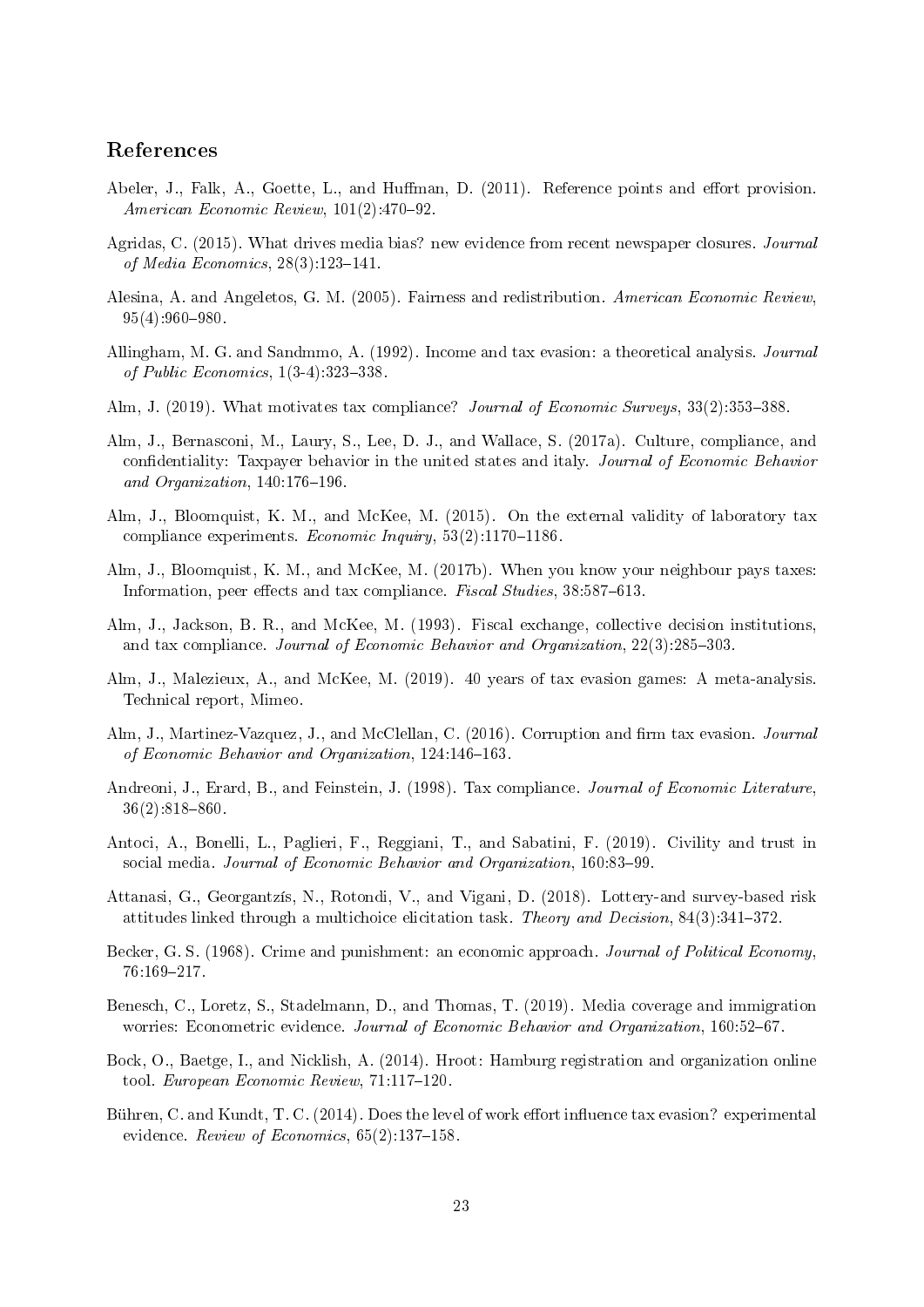- Calvet Christian, R. and Alm, J. (2014). Empathy, sympathy, and tax compliance. Journal of Economic Psychology,  $40(C)$ :62-82.
- Cappella, J. N. and Jamieson, K. H. (1997). Spiral of cynicism: The press and the public good. Oxford University Press, Oxford.
- Casal, S. and Mittone, L. (2016). Social esteem versus social stigma: The role of anonymity in an income reporting game. Journal of Economic Behavior  $\mathcal{C}_1$  Organization, 124:55-66.
- Cerqueti, R., Sabatini, F., and Ventura, M. (2019). Civic capital and support for the welfare state. Social Choice and Welfare,  $53(2):313-336$ .
- Charness, G. and Villeval, M.-C. (2009). Cooperation and competition in intergenerational experiments in the field and the laboratory. American Economic Review, 99(3):956-78.
- Chiang, C. F. and Knight, B. (2011). Media bias and influence: Evidence from newspaper endorsements. Review of Economic Studies,  $78(3)$ : 795-820.
- Chiapello, M. (2018). Balancetable: Stata module to build a balance table. Technical report, Boston College - Department of Economics.
- Clark, J. (2002). House money effects in public good experiments. Experimental Economics  $5(3):223-231.$
- Corazzini, L., Cotton, C., and Reggiani, T. (2019). Delegation and coordination with multiple threshold public goods: experimental evidence. *Experimental Economics*, pages 1–39.
- Corazzini, L., Cotton, C., and Valbonesi, P. (2015). Donor coordination in project funding: Evidence from a treshold public goods experiment. Journal of Public Economics, 128:16-29.
- Couttenier, M., Hatte, S., Thoenig, M., and Vlachos, S. (2019). The logic of fear populism and media coverage of immigrant crimes. CEPR Discussion Paper DP13496.
- Cragg, J. G. (1971). Some statistical models for limited dependent variables with application to the demand for durable goods. Econometrica (pre-1986), 39(5):829.
- Della Vigna, S. and Kaplan, E. (2007). The fox news effect: media bias and voting. *Quarterly* Journal of Economics,  $122(3)$ :  $1187-1234$ .
- Durante, R. and Knight, B. (2012). Partisan control, media bias, and viewer responses: evidence from berlusconi's italy. Journal of the European Economic Association, 10(3):451-481.
- Durante, R., Pinotti, P., and Tesei, A. (2019). The political legacy of entertainment tv. American  $Economic$   $Review$ ,  $109(7)$ :  $2497-2530$ .
- Durham, Y., Manly, T. S., and Ritsema, C. (2014). The effects of income source, context, and income level on tax compliance decisions in a dynamic experiment. Journal of Economic Psychology, 40:220233.
- Dwenger, N., Kleven, H., and Rasul, I. amnd Rincke, J. (2016). Extrinsic and intrinsic motivations for tax compliance: evidence from a field experiment in germany. American Economic Journal: Economic Policy,  $8(3)$ : 203-232.
- Elejalde, E., Ferres, L., and Herder, E. (2018). On the nature of real and perceived bias in the mainstream media. PLoS ONE, https://doi.org/10.1371/journal.pone.0193765.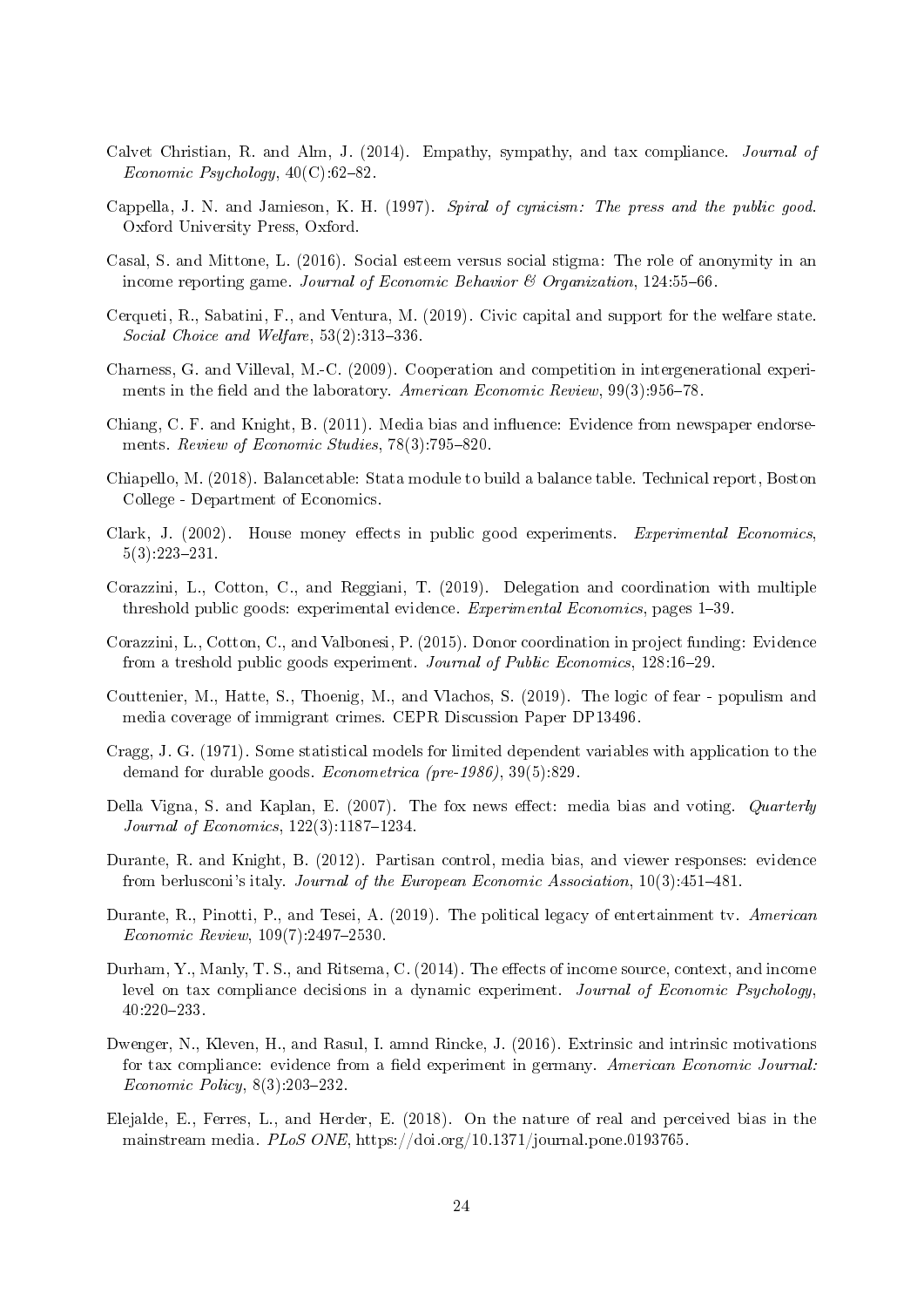- Engel, C. and Moffatt, P. G.  $(2014)$ . dhreg, xtdhreg, and bootdhreg: Commands to implement double-hurdle regression. The Stata Journal,  $14(4)$ : 778-797.
- Feld, L. and Frey, B. (2007). Tax compliance as the result of a psychological tax contract: The role of incentives and responsive regulation. Law and Policy,  $29(1):102-120$ .
- Fischbacher, U. (2007). Z-tree: Zurich toolbox for ready-made economic experiments. Experimental  $Economics, 10(2):171-178.$
- Frey, B., Benz, M., and Stutzer, A. (2004). Introducing procedural utility: not only what but also how matters. Journal of Theoretical and Institutional Economics, 160:377-401.
- Frey, B. and Feld, L. (2002). Deterrence and morale in taxation: an empirical analysis. Cesifo Working Paper no. 760.
- Garz, M. (2014). Good news and bad news: evidence of media bias in unemployment reports. Public  $Choice, 161(3-4): 499-515.$
- Gërxhani, K. and Schram, A. (2006). Tax evasion and income source: A comparative experimental study. Journal of Economic Psychology,  $27(3)$ : 402-422.
- Gobena, L. B. and van Dijke, M. (2017). Fear and caring: Procedural justice, trust, and collective identification as antecedents of voluntary tax compliance. Journal of Economic Psychology,  $62:1-$ 16.
- Gualtieri, G., Nicolini, M., and Sabatini, F. (2019). Repeated shocks and preferences for redistribution. Journal of Economic Behavior and Organization, 167:53-71.
- Guerra, A. and Harrington, B. (2018). Attitude-behavior consistency in tax compliance: A crossnational comparison. Journal of Economic Behavior and Organization, 156:184-205.
- Harrison, G. and List, J. (2004). Field experiments. *Journal of Economic Literature*,  $42(4):1009-$ 1055.
- Hartner, M., Rechberger, S., Kirchler, E., and Schabmann, A. (2008). Procedural fairness and tax compliance. Economic Analysis and Policy,  $38(1):137-152$ .
- Iggers, J. (2018). Good news, bad news: Journalism ethics and the public interest. Routledge.
- Kepplinger, H. M., Geiss, S., and Siebert, S. (2012). Framing scandals: Cognitive and emotional media effects. Journal of Communication,  $62(4):659-681$ .
- Koessler, A.-K., Torgler, B., Feld, L. P., and Frey, B. S. (2019). Commitment to pay taxes: Results from field and laboratory experiments. European Economic Review, 115:78-98.
- Kogler, C., Mittone, L., and Kirchler, E. (2016). Delayed feedback on tax audits affects compliance and fairness perceptions. Journal of Economic Behavior and Organization, 124:81-87.
- Le Moglie, M. and Turati, G. (2019). Electoral cycle bias in the media coverage of corruption news. Journal of Economic Behavior and Organization, 163:140-157.
- Lengauer, G., Esser, F., and Berganza, R. (2012). Negativity in political news: A review of concepts, operationalizations and key findings.  $Journalism$ , 13:179-202.
- Luttmer, E. F. P. and Singhal, M. (2011). Culture, context and the taste for redistribution. American Economic Journal: Economic Policy, 3:157-179.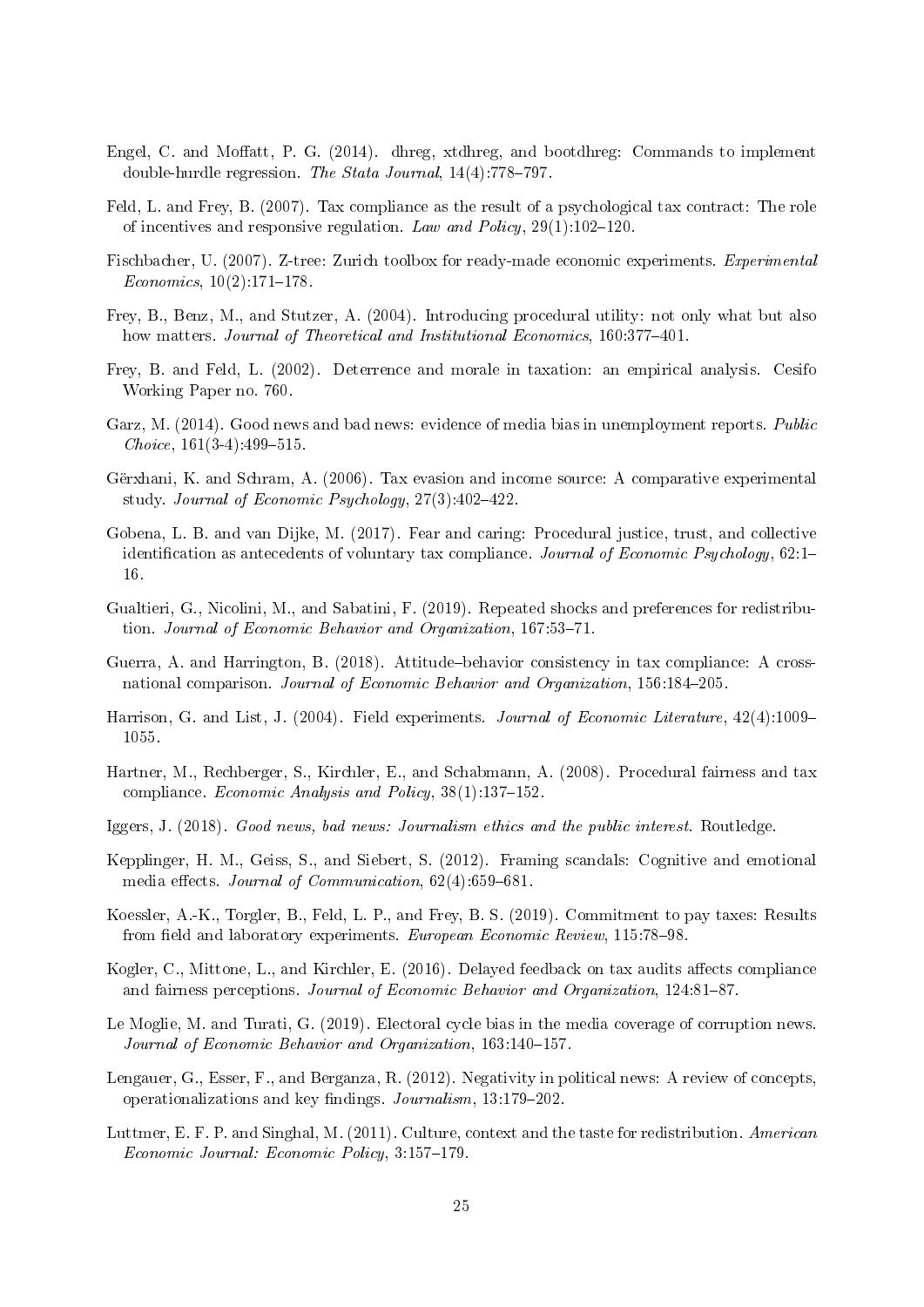- Luttmer, E. F. P. and Singhal, M. (2014). Tax morale. Journal of Economic Perspectives, 28:149– 168.
- Malezieux, A. (2018). A practical guide to setting up your tax evasion game. Journal of Tax  $Administration, 4(1):107–127.$
- Mastrorocco, N. and Minale, L. (2018). News media and crime perceptions: Evidence from a natural experiment. Journal of Public Economics,  $165:230-255$ .
- Mazar, N., Amir, O., and Ariely, D. (2008). The dishonesty of honest people: A theory of self-concept maintenance. Journal of marketing research,  $45(6)$ :633-644.
- Murphy, K. and Tyler, T. (2008). Procedural justice and compliance behavior. European Journal of Social Psychology,  $38(4):652-668$ .
- Nguyen, V. H. and Claus, E. (2013). Good news, bad news, consumer sentiment and consumption behavior. Journal of Economic Psychology, 39:426-438.
- Sabatini, F., Ventura, M., Yamamura, E., and Zamparelli, L. (2020). Fairness and the unselfish demand for redistribution by taxpayers and welfare recipients. Southern Economic Journal 86(3):971-988.
- Scarpina, F. and Tagini, S. (2017). The stroop color and word test. Frontiers in psychology, 8:557.
- Smith, K. W. (1992). Reciprocity and fairness: positive incentives for tax compliance. In Why people pay taxes: tax compliance and enforcement. University of Michigan Press, Ann Arbor.
- Soroka, S., Daku, M. amd Hiaeshutter-Rice, D., Guggenheim, L., and Pasek, J. (2018). Negativity and positivity biases in economic news coverage: Traditional versus social media. Communication  $Research, 45(7):1078-1098.$
- Soroka, S., Fournier, P., and Nir, L. (2019). Cross-national evidence of a negativity bias in psychophysiological reactions to news. Proceedings of the National Academy of Science, 116(38):https://doi.org/10.1073/pnas.1908369116.
- Spicer, M. W. and Lundstedt, S. B. (1976). Understanding tax evasion. *Public Finance*,  $31(2):295-$ 305.
- Taboada, M., Brooke, J., Tofiloski, M., Voll, K., and Stede, M. (2011). Lexicon-based methods for sentiment analysis. Computational Linguistics,  $37(2)$ :267-307.
- Torgler, B. (2006). The importance of faith: Tax morale and religiosity. Journal of Economic Behavior and Organization,  $61(1)$ : $81-109$ .
- Trussler, M. and Soroka, S. (2014). Consumer demand for cynical and negative news frames. International Journal of Press/Politics,  $19(3)$ : 360-379.
- Tyler, T. R. (1990). Why people obey the law. Yale University Press, New Haven, Connecticut.
- van Dijke, M. and Verboon, P. (2010). Trust in authorities as a boundary condition to procedural fairness effects on tax compliance. Journal of Economic Psychology,  $31(1):80-91$ .
- Wettstein, M., Esser, F., Schulz, A., Wirz, D. S., and Wirth, W. (2018). News media as gatekeepers, critics, and initiators of populist communication: How journalists in ten countries deal with the populist challenge. International Journal of  $Press/Politics$ ,  $23(4):476-495$ .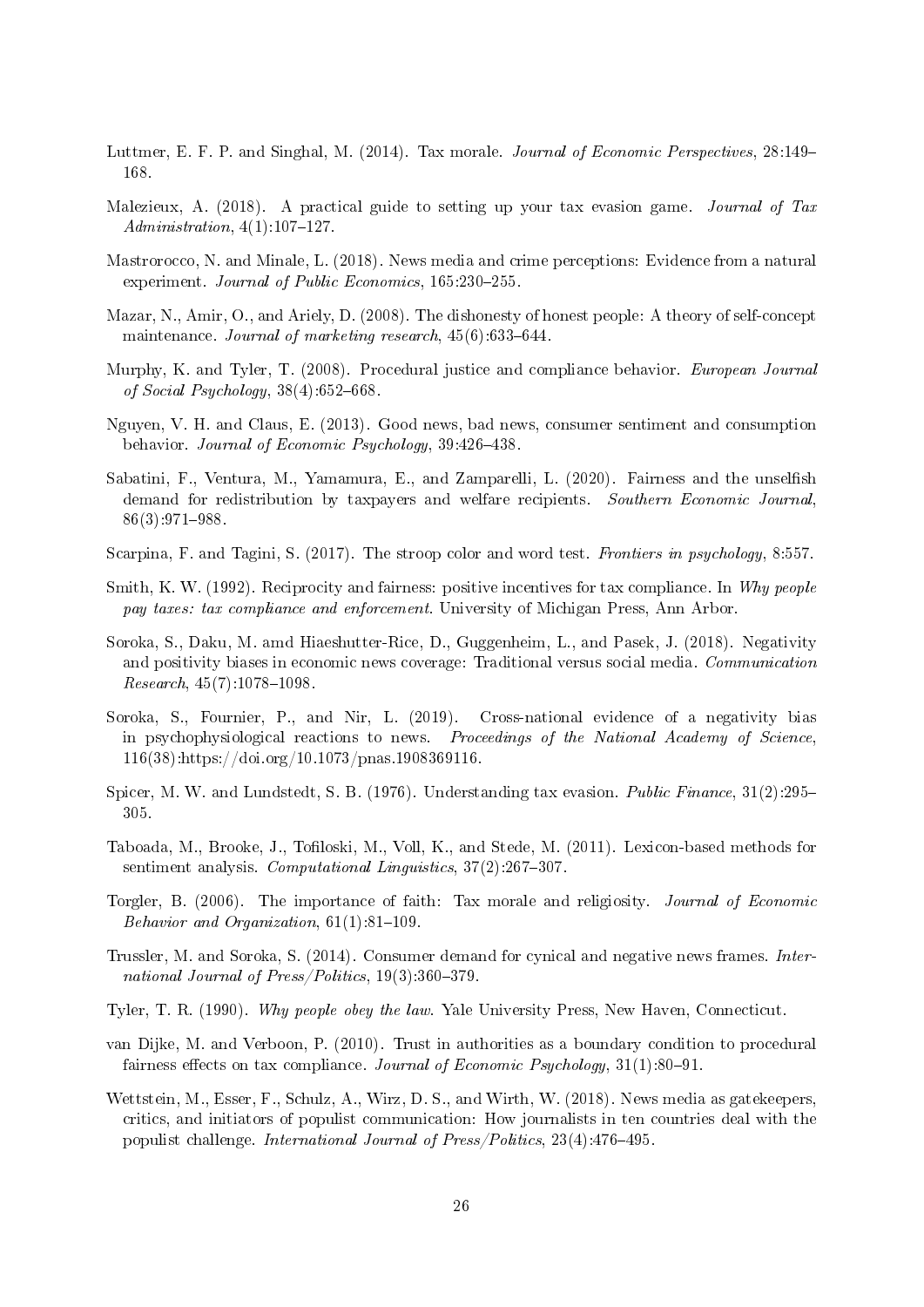# Appendix

# [A] Headline news:

# i) Negative treatment  $(T_{NEG})$

- National debt increased to CZK 1.68 billion.
- Each Czech citizen owes CZK 160,000.
- Bill for 2013: Czech Railways exceeded budget by CZK 2 billion.
- Public employment service in chaos. Disbursement of benefits not working.
- Low civil servant efficiency decreased the Czech Republic's competitiveness; down to 46th in global ranking.
- Due to illegal acquisition of locomotives, Czech Railways to pay a fine of CZK 25 million.
- Proposed budget criticized: Government not saving, only choking off investments.
- Eurovia could get a 72 million contract from the ministry without a tender.
- The public sector is being unscrupulously milked, warns SIS. Leopold Cerný: ProMoPro is a textbook example of tunneling with the state's assistance.
- Water leaking into Blanka tunnel. Grand opening in December jeopardized.
- Tenders organized by entrepreneurs themselves; civil servants just observers.
- Deputies met for only hours and three-quarters did not attend the meeting.
- Overpriced hospital equipment means the Czech Republic to return CZK 163 million to the EU.
- $\bullet$  Ministry of Defense declassified an audit revealing overpriced warehouse security.
- Reconstruction of D1 at Velká Bíteš may be delayed up to year, says head of RSD.

# ii) Positive treatment  $(T_{POS})$

- South Bohemian Hospitals achieved efficient operations.
- Investment of CZK 818 million brings increased comfort and modern medical technologies to patients in Czech hospitals.
- Governmental program supporting science centers and generous grants successful: Best minds returning home.
- Foreign experts confirm top-class research at CEITEC.
- State housing development fund can provide advantageous loans to renovate housing estates thanks to new CZK 600 million project.
- $\bullet$  During Q1, public employment service financially supported retraining of 14 173 job applicants. Unemployment rate fell by 1.3%.
- During Q1, public employment service granted CZK 972 million to support employment of disabled.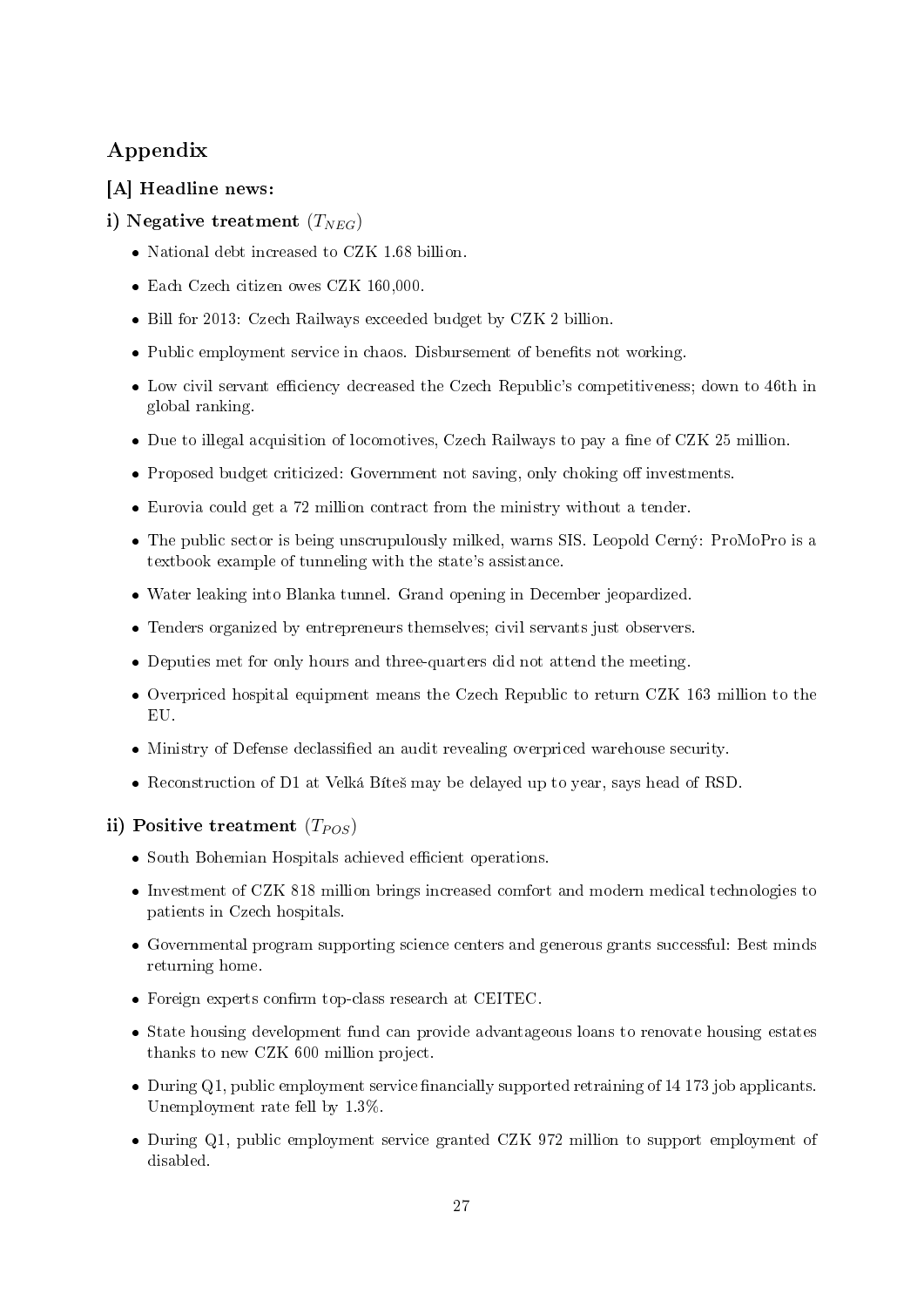- Bikeway system to connect three regions in autumn with completion of construction in Zlín Region.
- Czech Republic's economy is the 26th freest improvement of 3 places.
- State financing ground-breaking research on bowel cancer. New research center to be established in Prague.
- State agency CzechInvest successfully introduced several Czech startups in San Francisco.
- The campaign to attract tourists a success, says state agency CzechTourism. Year-on-year increase in foreign visitors to the Czech Republic 18.5
- Departments keeping operating costs low. This has decreased state budget deficit.
- Compensation paid out for delayed trains has fallen. Czech Railways trains running on schedule. 24

#### iii) Neutral treatment  $(T_{NEU})$

- The International Space Station could be replaced by a base on the Moon.
- Gray cars, unobtrusive star in sales. Popularity of white color begins to decline.
- $\bullet\,$  Skier Strachova finished fifth in Flachau.
- Volkswagen Beetle celebrates 70 th anniversary.
- Car speed will not be measured in  $km / h$  but in bit / s.
- Activision Blizzard Studios will be led by Stacey Sher.
- Actor Javorský plays Burian, Novotný plays Marvan.
- $\bullet$  An asteroid flew through the Solar system.
- The winner of the Grand Prix of Architects 2015 was the Cottage by the Lake by FAM Architekti.
- World dog show Crufts started.
- Fish oil, wine and swimming. Stašová revealed the secret of her figure.
- Hunters moved hare from a strictly guarded area of Temelín power plant.
- Magnesia Litera 2015: The book of the year is Poet Martin Reiner.
- Singer Hana Zagorova finally in the Hall of Fame!
- Tesla's first SUV has wings. Electricity will cover over 400 kilometers.

#### [B] Online supplementary material:

VIDEOS: http://bit.ly/388jDgL